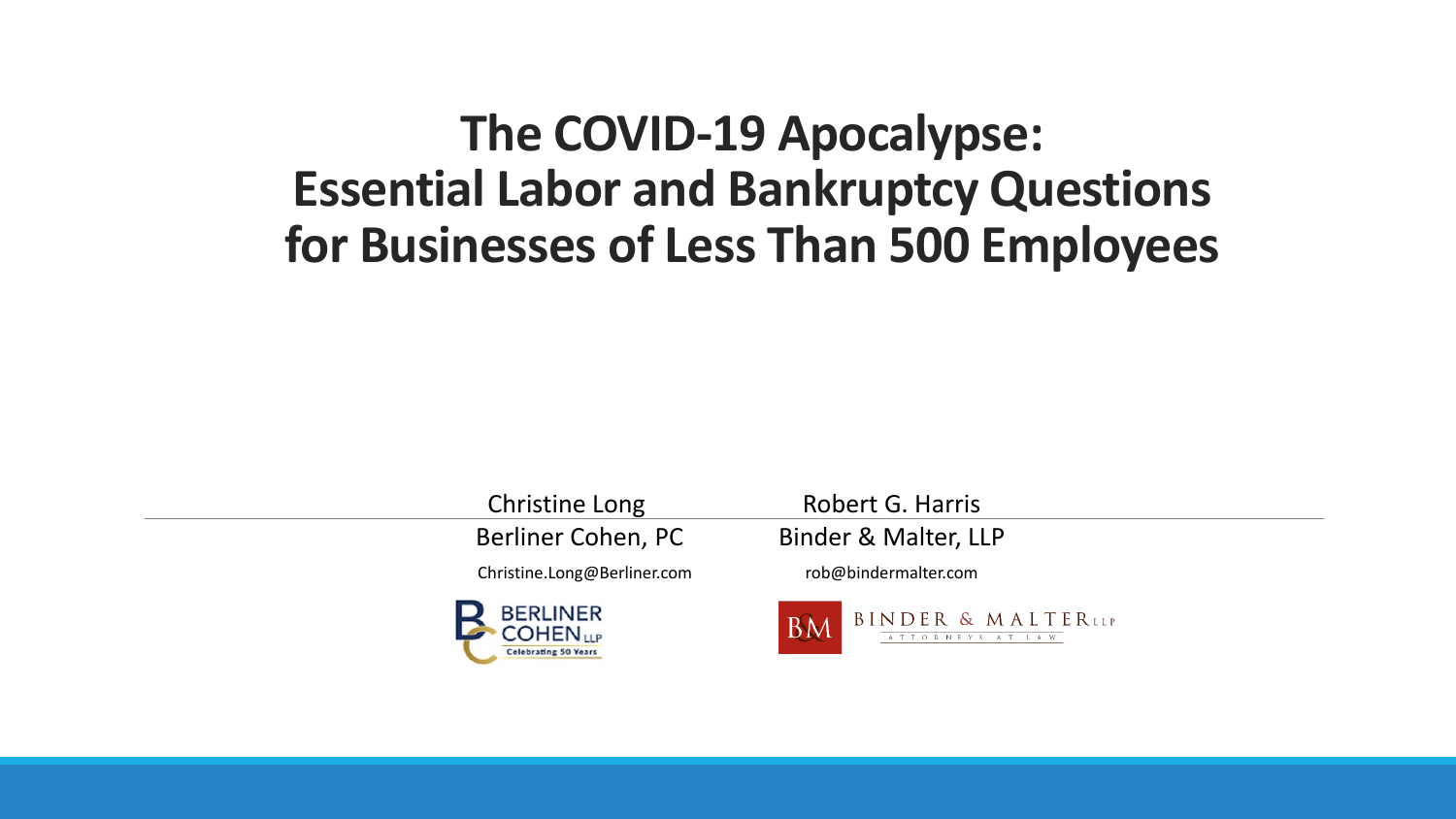## How Federal and State Programs Interact

| Week 1                                                                                                                                                                                                                                             | Week 2 | Week $3 - 12$                                                                                                                                                                                                                                                                                                                                                                                                   | Week 13                                  | Week 14                                                                                                 | <b>No More Leave</b>                   |
|----------------------------------------------------------------------------------------------------------------------------------------------------------------------------------------------------------------------------------------------------|--------|-----------------------------------------------------------------------------------------------------------------------------------------------------------------------------------------------------------------------------------------------------------------------------------------------------------------------------------------------------------------------------------------------------------------|------------------------------------------|---------------------------------------------------------------------------------------------------------|----------------------------------------|
| Less than 500 E'ees<br><b>Federal Paid Sick Leave</b><br>for COVID<br>100% of Pay for<br><b>Employee COVID</b><br>(\$511 p/day or \$5110<br>total)<br>Or<br>2/3 due to Child Care<br>or Family Member<br><b>COVID</b><br>(\$200 per day or \$2000) |        | <b>50 Or More Employees</b><br><b>EMERGENCY FAMILY MEDICAL LEAVE</b><br><b>12 Weeks Total Available</b><br>2 WEEKS UNPAID (Starts at Week 1 of Federal)<br>10 WEEKS PAID AT 2/3 of Regular Rate Pay<br>(Cap of \$200 p/day or \$10,000)<br>Applies to Employee's own COVID 19 Illness, Family Member<br>COVID 19 illness or Childcare due to School Closure<br>Any other FMLA event follows standard FMLA Rules | 24 Hours of<br><b>Paid Sick</b><br>Leave | <b>Employees Use</b><br><b>Paid Time Off, Vacation</b><br>and Any Company Sick<br><b>Leave Benefits</b> | <b>Unemployment</b><br><b>Benefits</b> |
| <b>Federal Sick Leave</b>                                                                                                                                                                                                                          |        | First two weeks unpaid - Employee can use vacation or PTO<br>benefits or if eligible coordinate with Federal Sick Pay                                                                                                                                                                                                                                                                                           | California Sick<br>Pay                   | <b>Employer Programs</b>                                                                                | <b>State Benefit</b>                   |



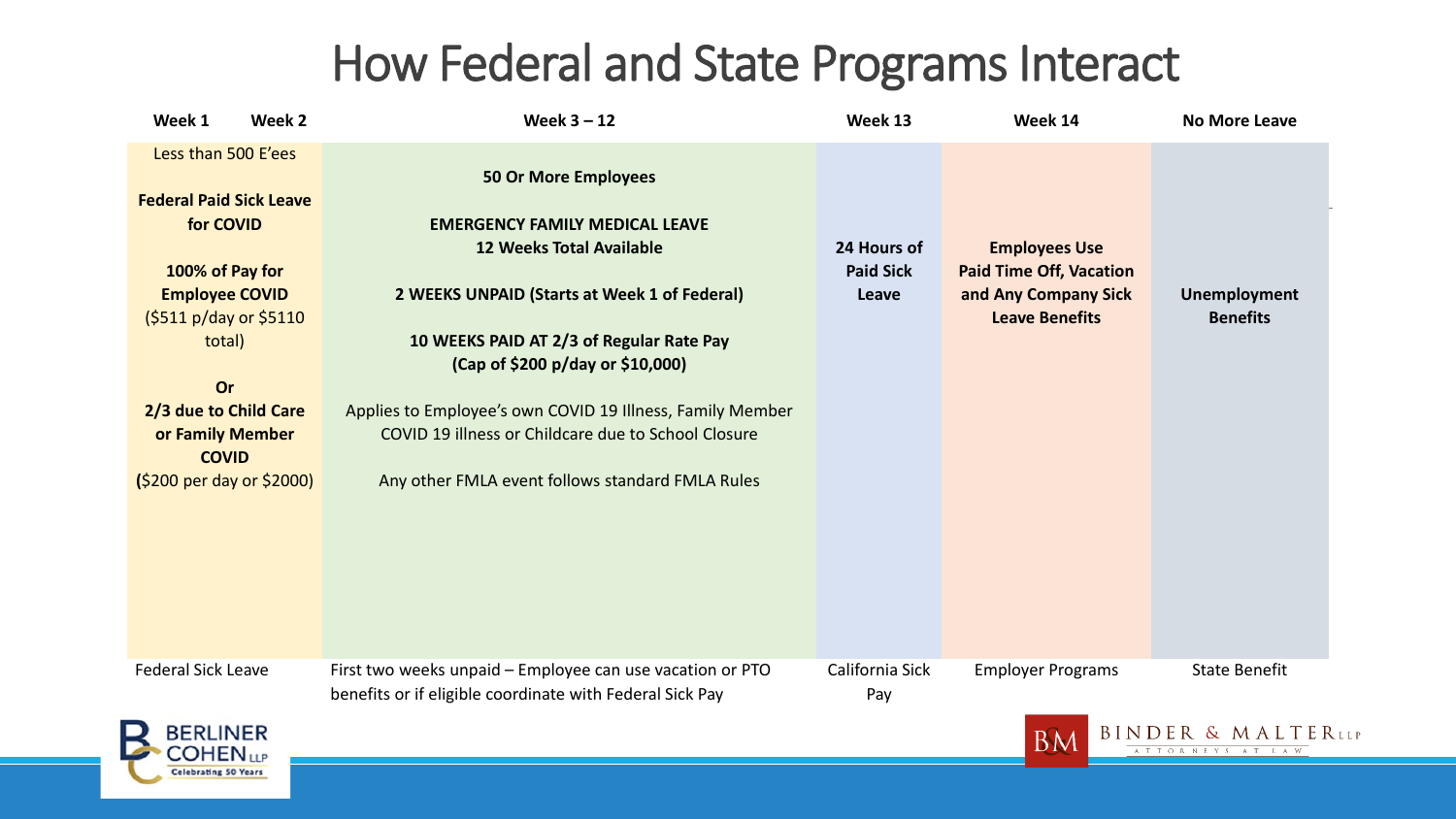#### **I have less than 50 Employees – Can I Claim An Exemption?**

◦ Yes. If you can show it "would jeopardize the viability of the business as a going concern" then you can claim the exemption.

#### **What is the difference between furlough and lay off?**

◦ Furlough is intended to be temporary and lay off is meant to be permanent.

#### **What if I furloughed employees – do I still owe Paid Sick Leave?**

◦ No. Unless the Employee had a qualifying an event *prior* to furlough or lay off.



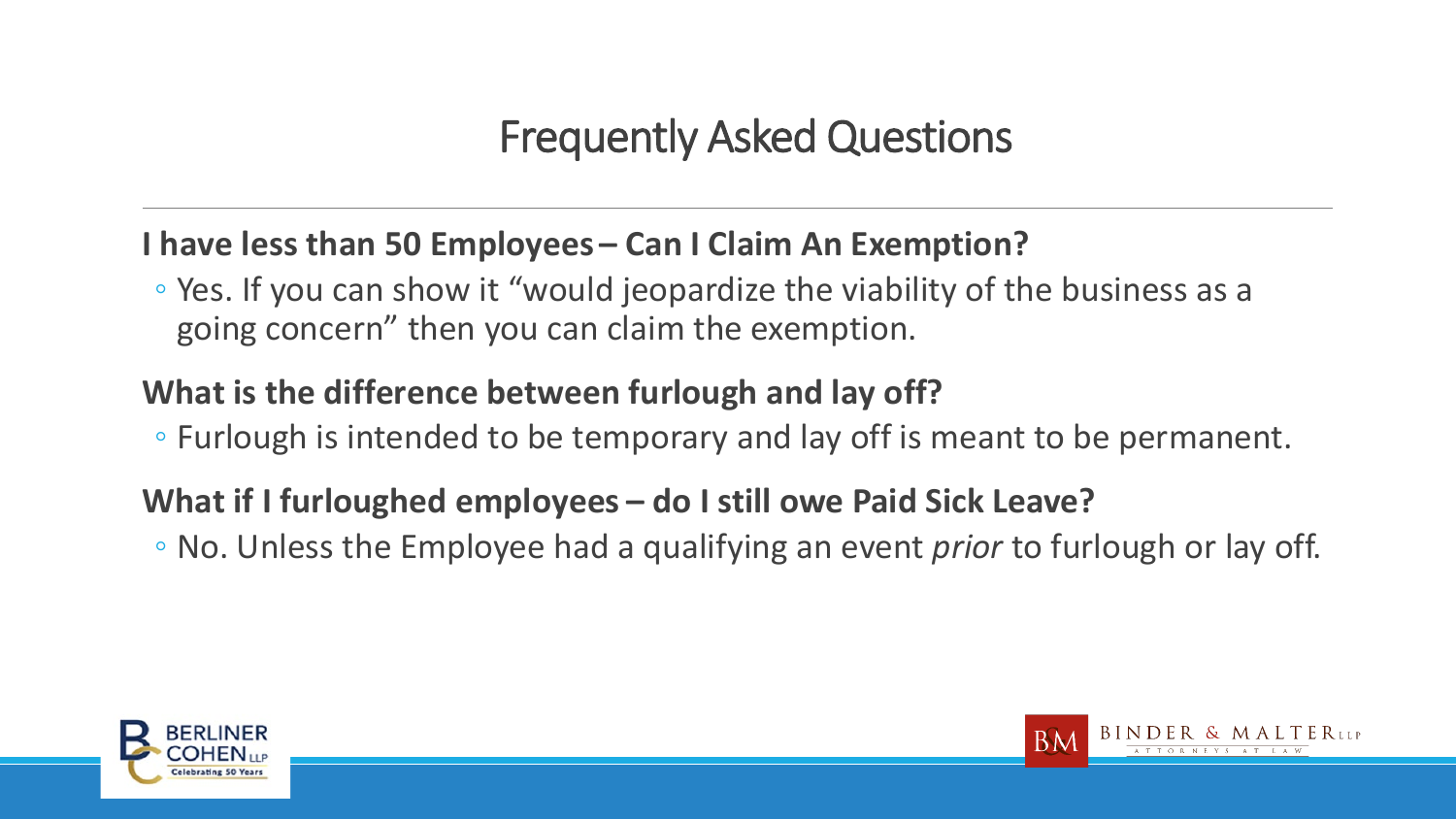#### **If Employee is Already Collecting Unemployment Do They Qualify?**

◦ No. The DOL has said that if a business has ceased operations due to COVID-19 then employee must collect unemployment.

#### **What if I converted employee to part time before law took effect, are they entitled to 80 hours or part time benefit?**

◦ They would be entitled to the average of what they were paid over the past 60 months. If you had an employee who worked 5 months full time and converted to part time for a month then they would get 66 hours of leave instead of the 80 hours.



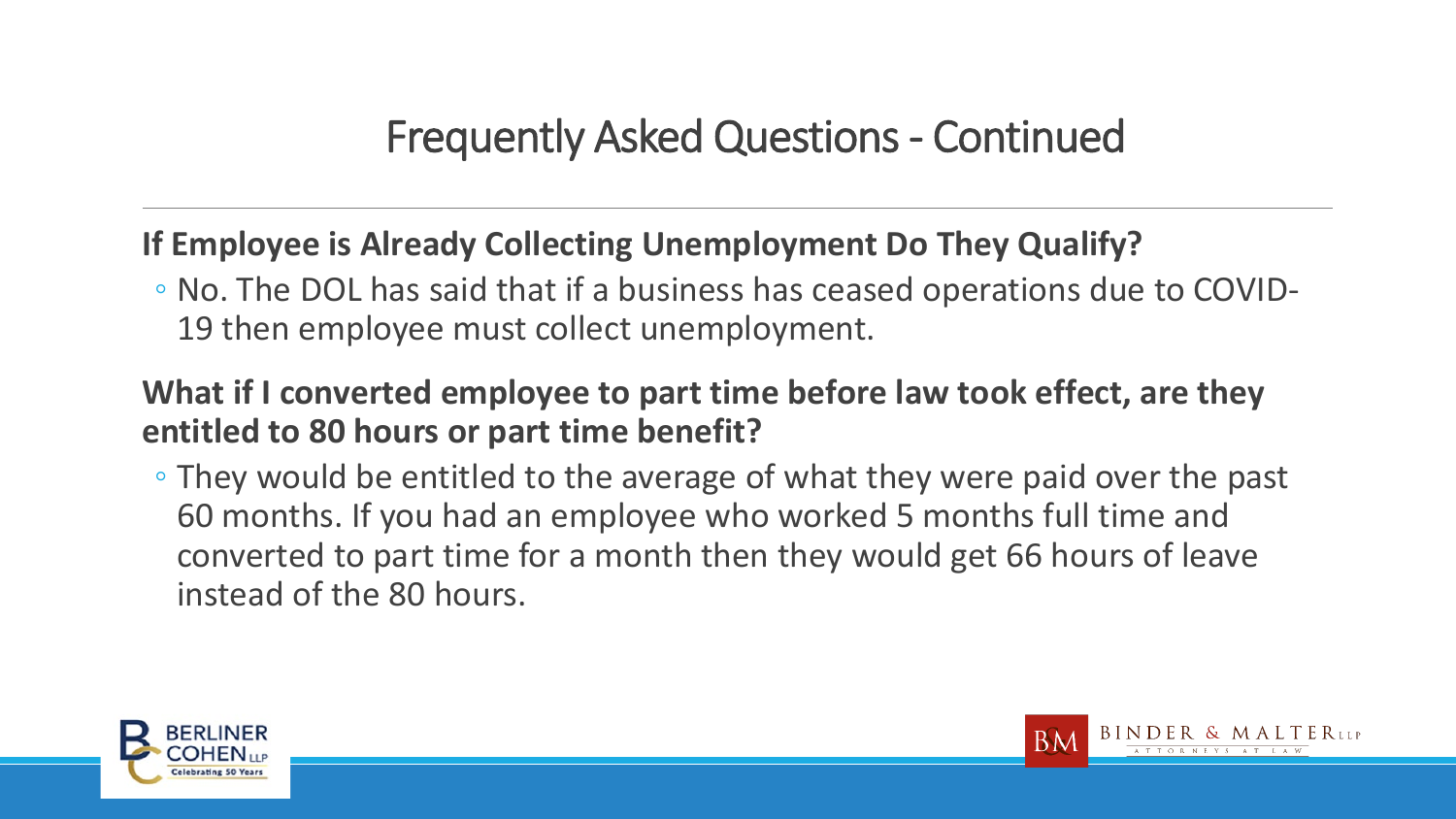# Penalty for Not Providing Federal Paid Sick Leave or EFMLA

# **Penalty is Treated as Failure to Pay Minimum Wage**

- ◦Owe two times minimum wage. For \$20 wage earner, this would be a \$3200 penalty.
- ◦Personal liability on owner of company for failure to pay minimum wage
- ◦Could owe interest and attorney fees



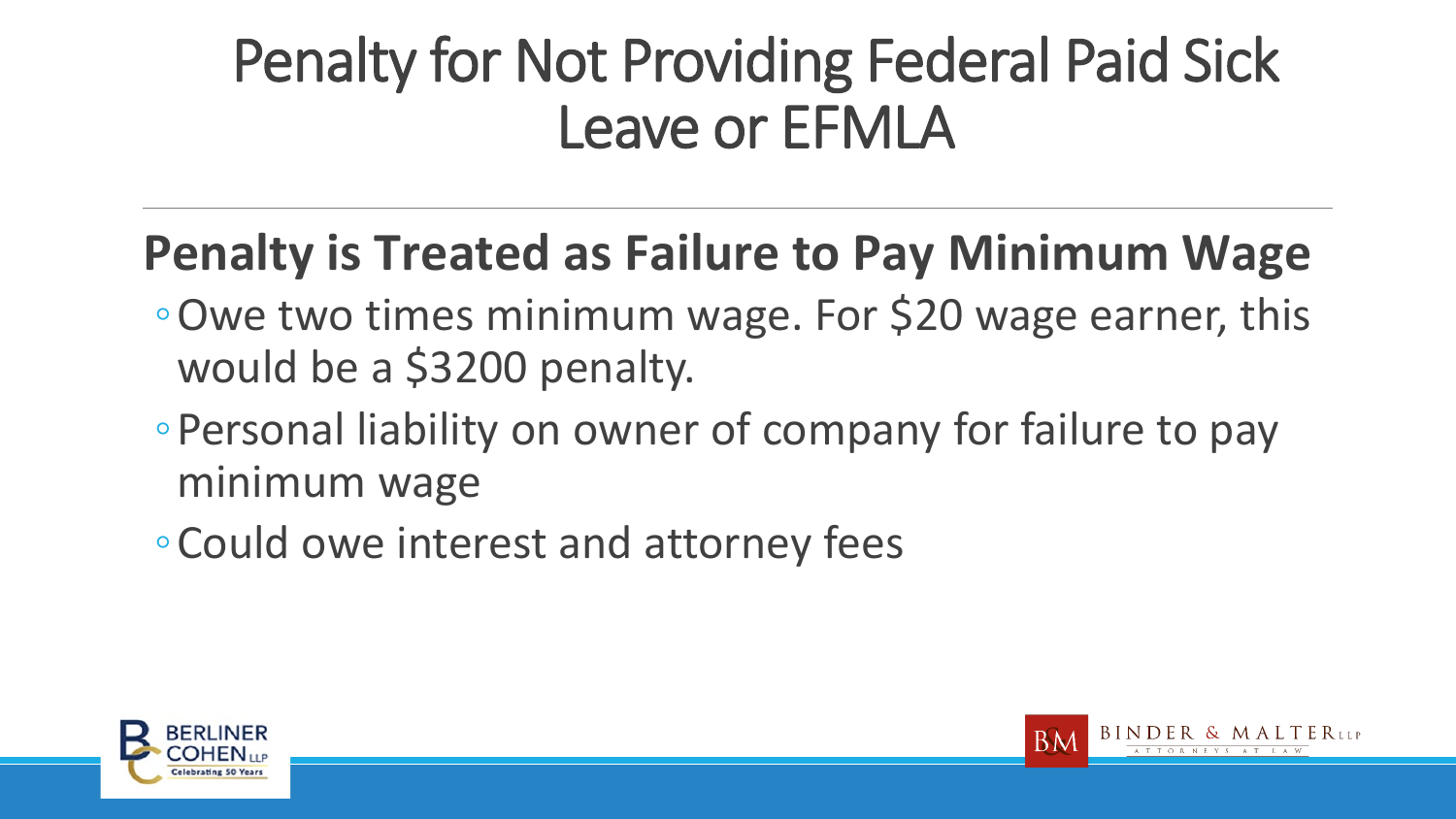# Benefits to Making Payment

#### **Tax Credit**

- It is up to \$511 per day for Paid Sick Leave and \$200 a day for EFMLA.
- An employer may choose to pay a greater amount of sick leave than required under FFCRA, but it will not be allowed a tax credit for the excess.
- An employer would not be entitled to a credit if it voluntarily pays amounts to its employees who do not satisfy any of the criteria listed above.

#### **Loan Forgiveness for Small Business Loan**

- There are very specific rules that have not ben full released, but if you believe you would like this loan you should evaluate for your business.
- There is a temporary cancellation of debt (COD) exclusion of small business loans forgiven



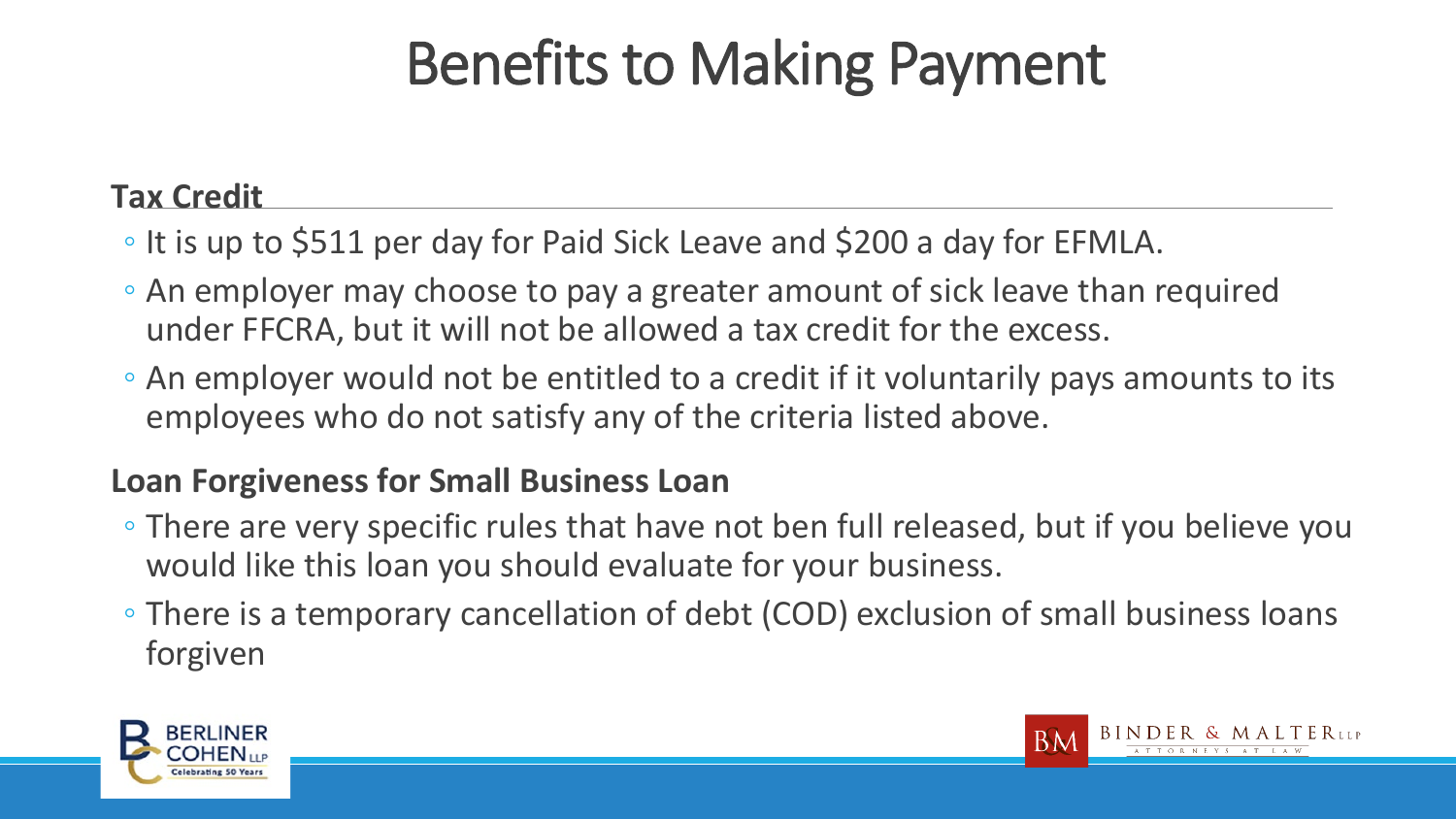# **What's Happening in Your Business Today**

- Closure of in-house food service
- Limited operations/take out/other creative options
- Shelter-in-place may continue until May 1
- Uncertainty about number of tables in-restaurant after that
- Rent is coming due on April 1
- Suppliers are demanding payment, withholding delivery
- Commercial lines of credit may be frozen
- Banks may be preparing to declare default
- Guarantors are reinforcing that you are personally liable



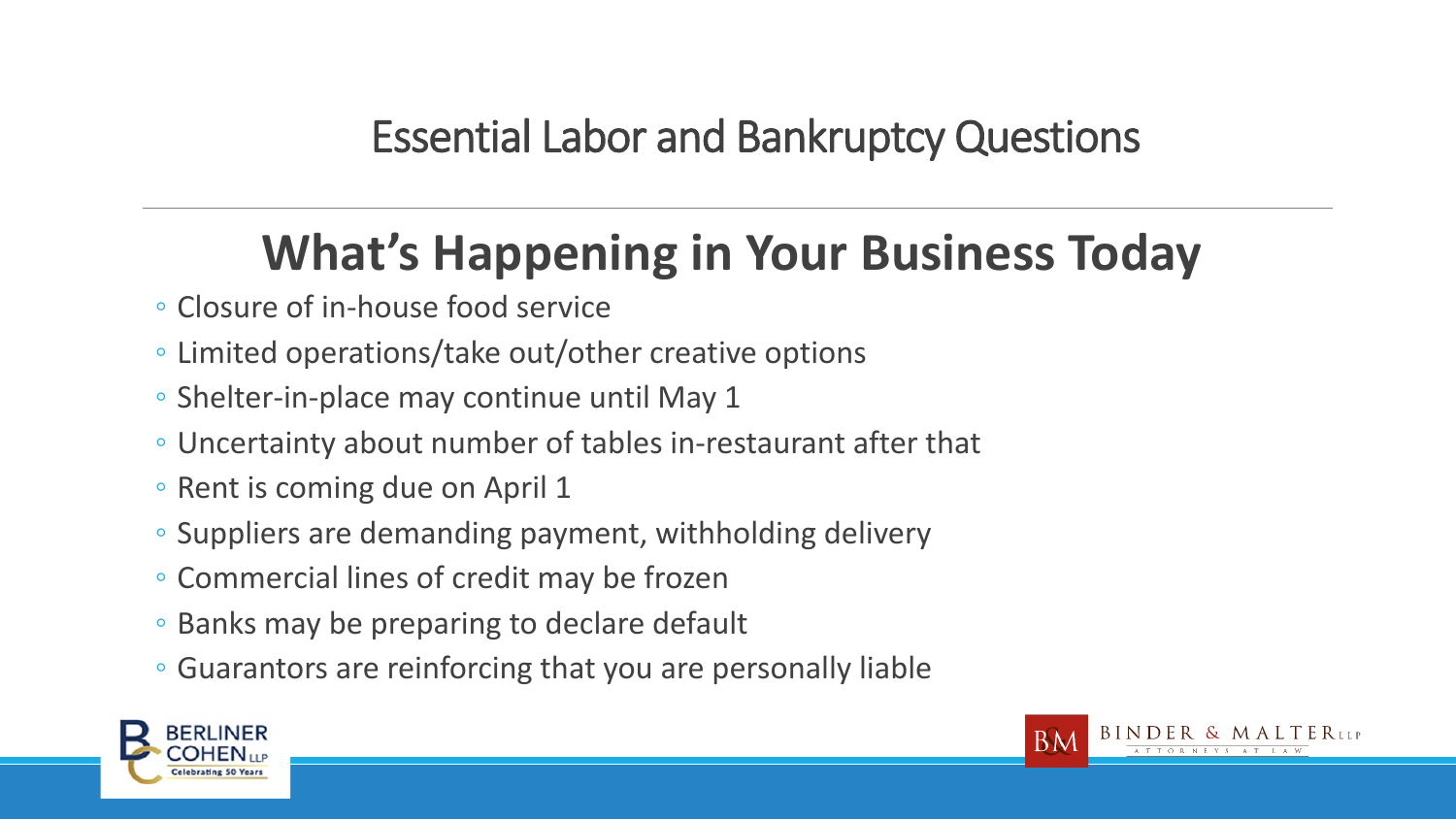# **Your Options Depend on Your Goals**

Continuing and/or Restarting vs. Minimizing Personal Liability

#### ◦ **Continuing Operations**:

- Reopening after shutdown?
- Sale of location(s)?
- Restructuring balance sheet?
- Wait and see how long this lasts and what help you can get?



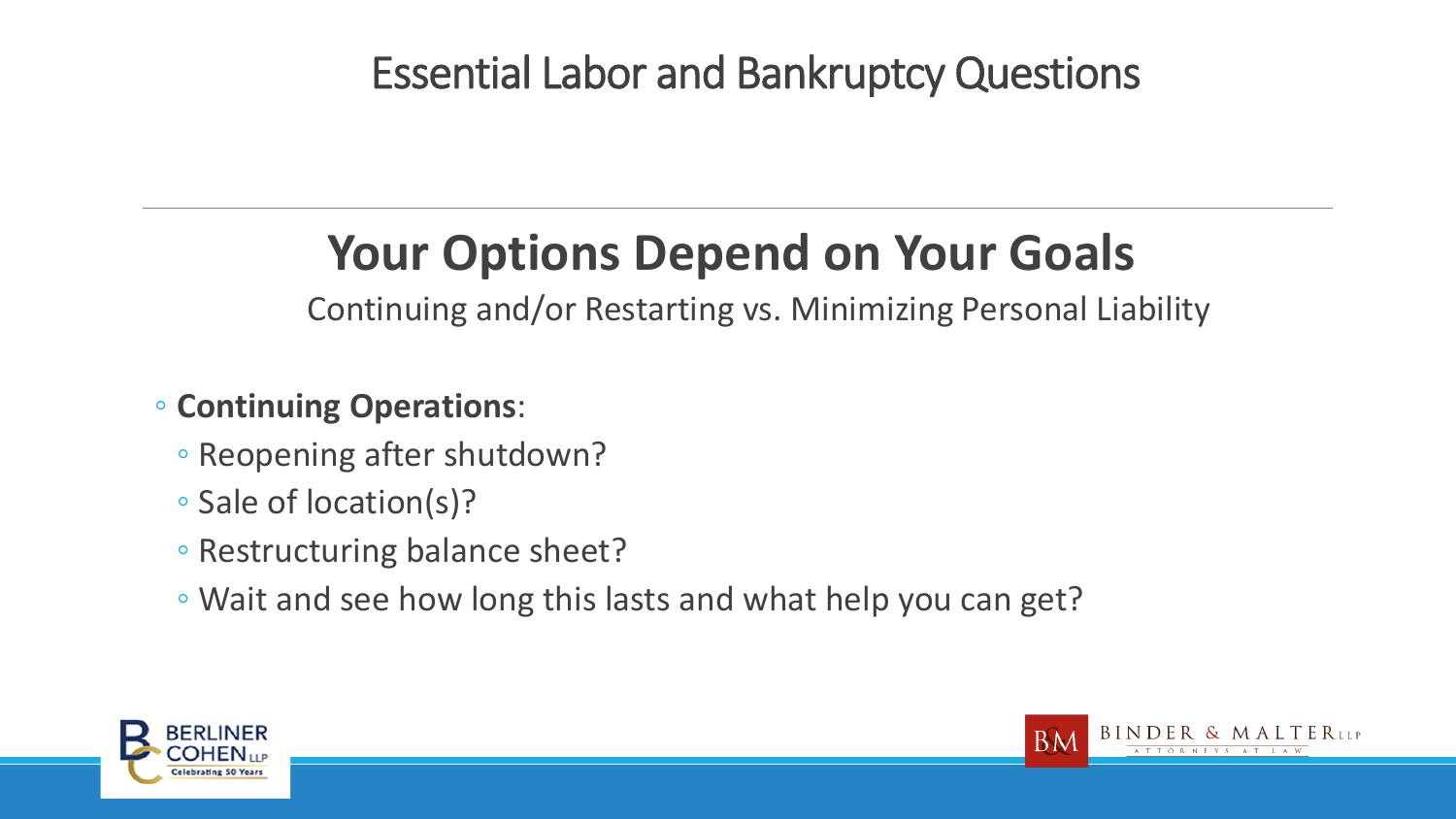# **Your Options Depend on Your Goals**

Continuing and/or Restarting vs. Minimizing Personal Liability

- **Shutting down** 
	- Which debts are guaranteed?
	- Which debts are growing over time if not paid?
	- Will failing to pay some obligations be a violation of the law?



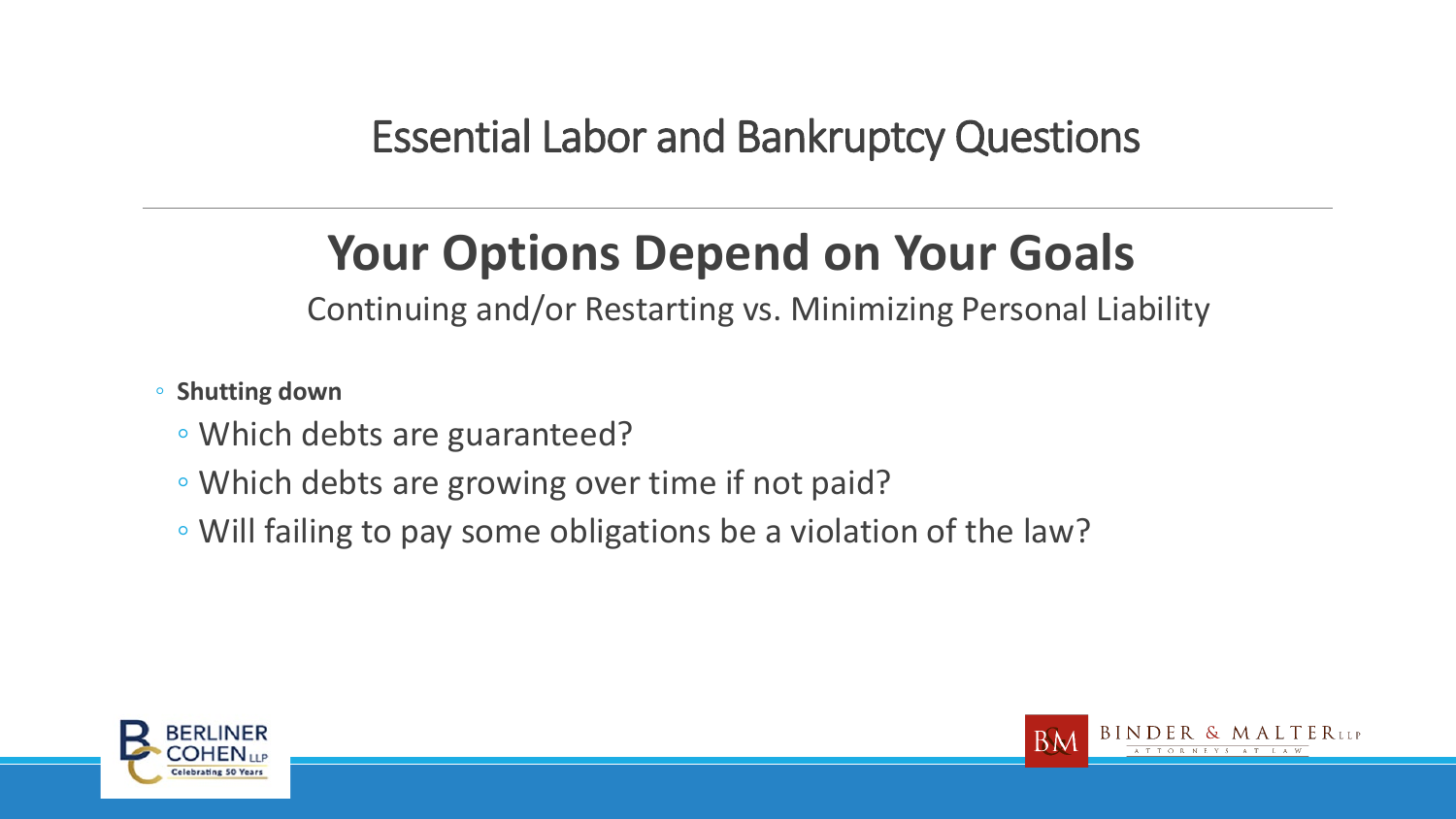# **Homework**

*The Key Question – Will Bankruptcy of the Business Alleviate the proble*m

- Review leases and determine which clauses are in violation
- Review loan documents for defaults
- Review all commercial relationships for guaranties and co-signatures
- Do a complete assessment of personal liability that might pass through



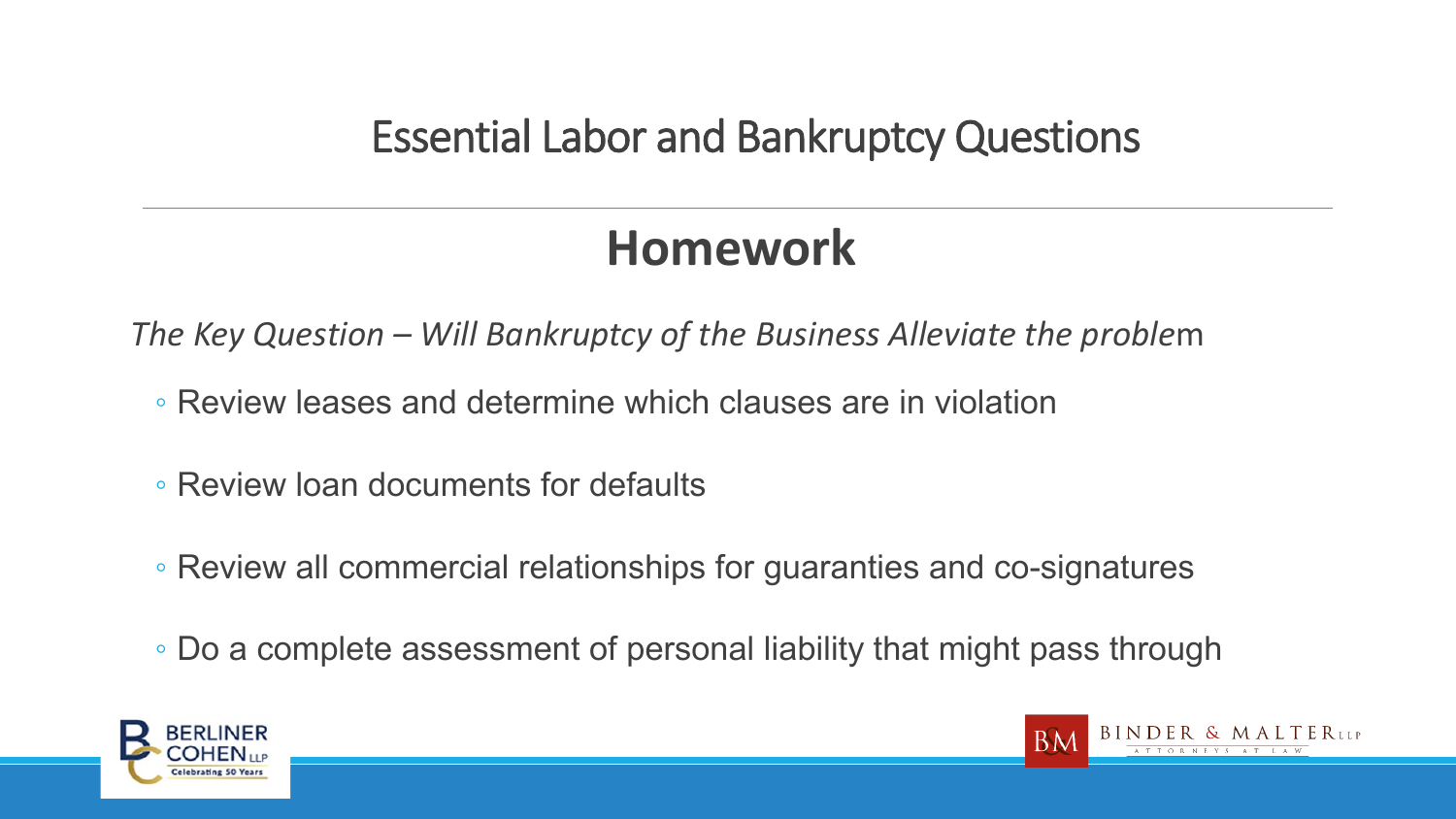# **Homework, Part 2**

- Check regulatory notices relating to your business
- Check your insurance is business interruption kicking into place?
- Check downstream and upstream suppliers and customers
- Understand and manage management of cash flow



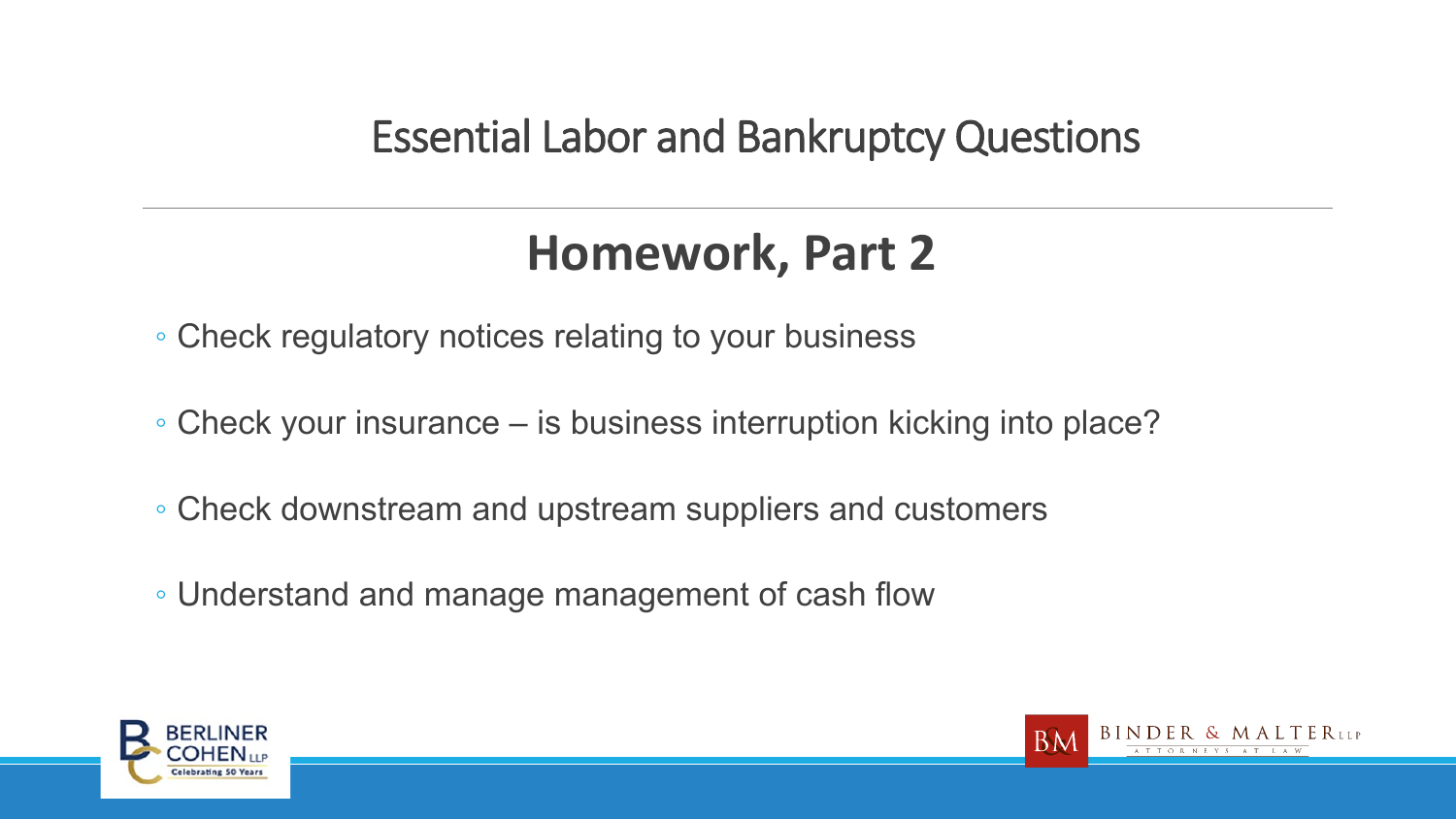# **FAQ - Who Do You Have to Pay?**

- Wage claims, Employee Health Plans
- Taxes
- Landlord
- Utilities
- Suppliers
- Equipment lessors
- Your Bank



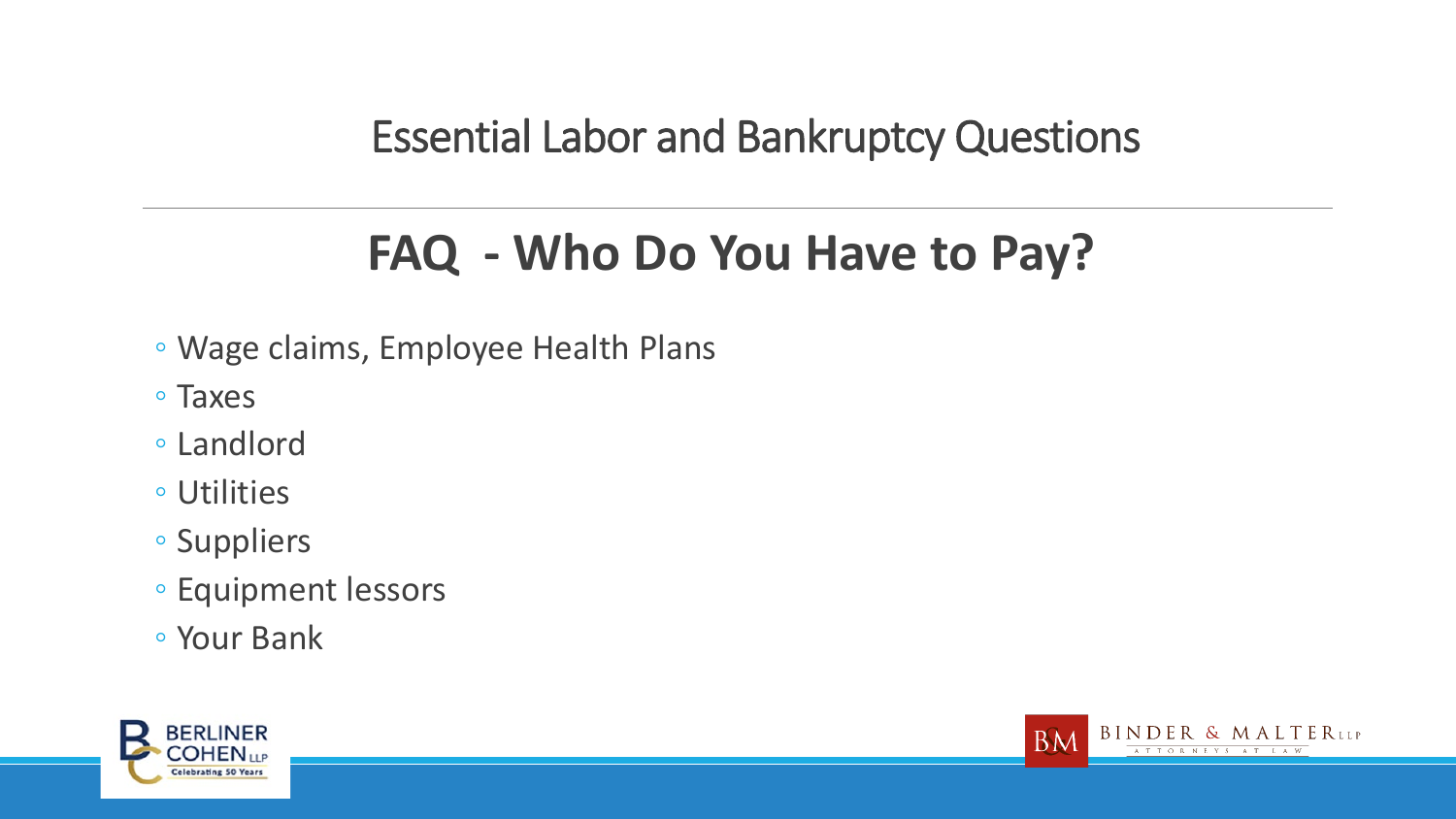## **Your Taxes? Extended Deadlines for Returns & Payments**

- Per IRS and Treasury Department, Tax Day is extended from April 15, 2020 to July 15, 2020 to file and make payments without interest or penalties.
- California has also extended the filing and payment deadline for personal and business state tax returns, as well as sales tax, to July 15, 2020.
- Any required sales tax payments required during March 27- October 1, 2020 shall be due as one payment on October 1, 2020.
- Employers and self-employed taxpayers can delay payment of the employer portion of payroll taxes through the end of 2020. 50% of any payroll taxes deferred must be paid by 12/31/21 with the rest paid by 12/31/22.



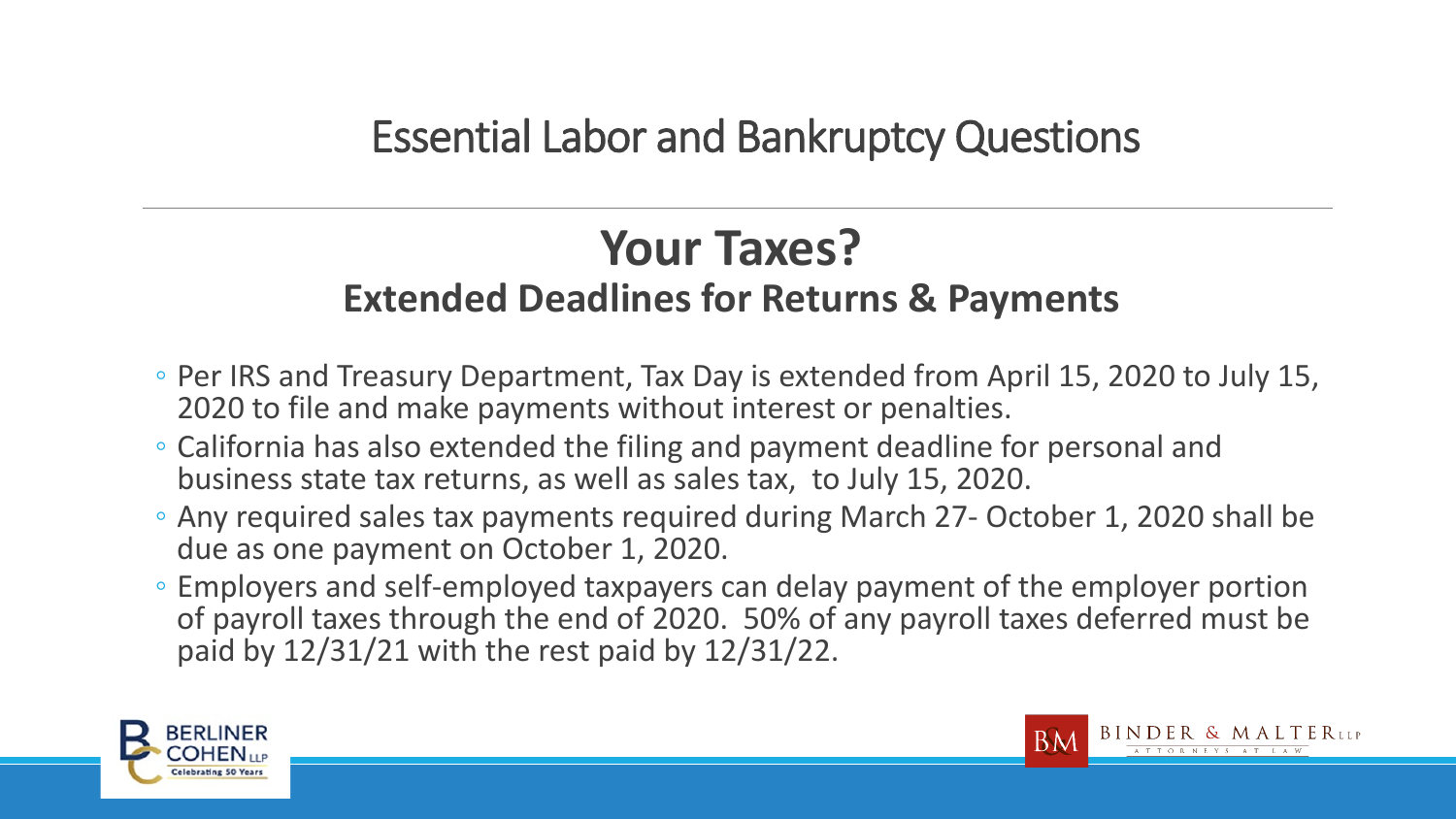# **Your Landlord?**

Your lease is in breach possibly if:

- Failure to pay rent, minimum rent
- Failure to remain open
- CAM and utilities
- Rent holiday
- Partial deferral

### **Try negotiating**



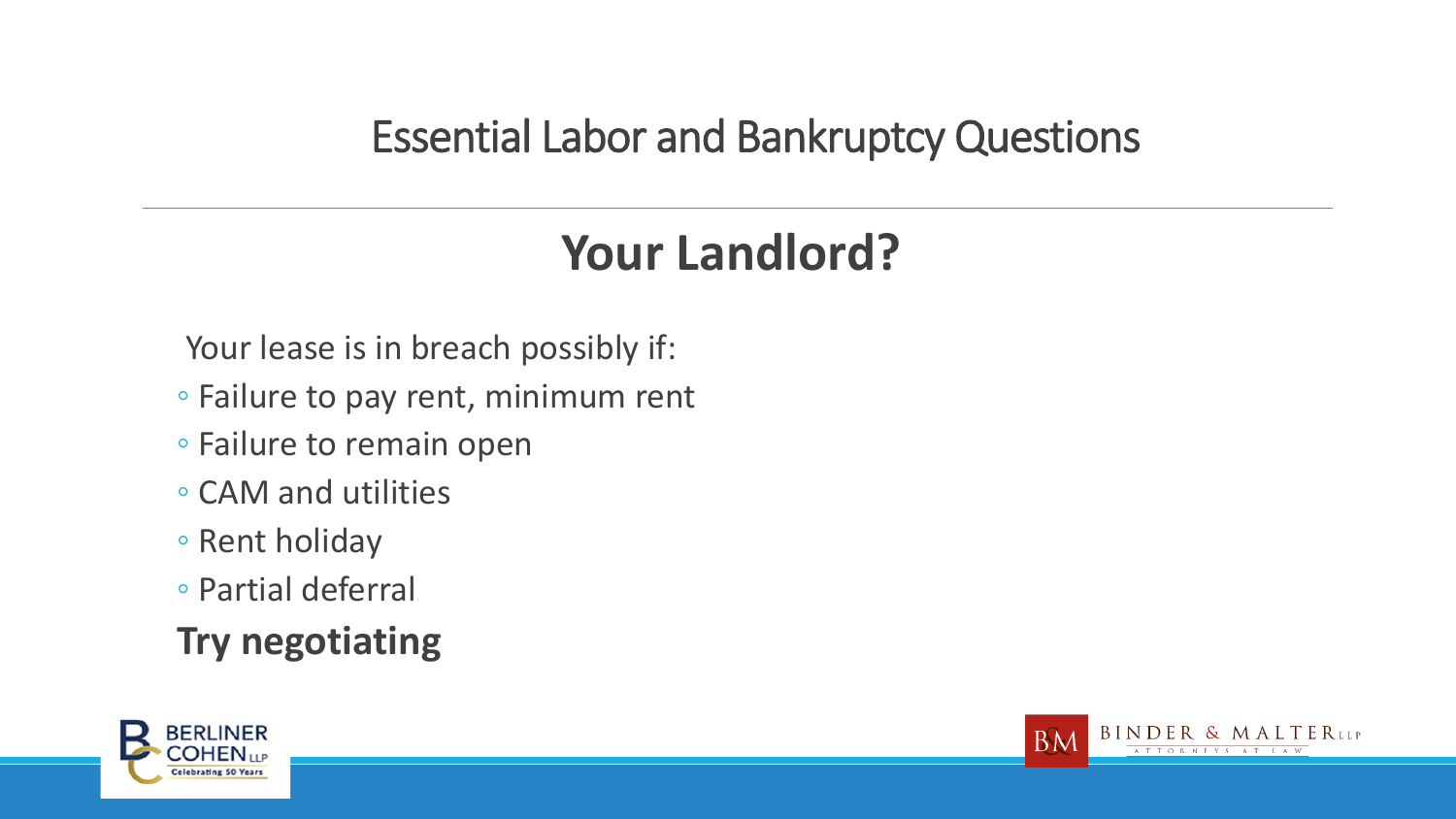# **Your Landlord?**

- Warning signs re: your lease
- Notice of default
- Notice of termination under lease
- 3-Day Notice
- Commercial eviction and the court system 7-county moratorium
- Loss of access to premises



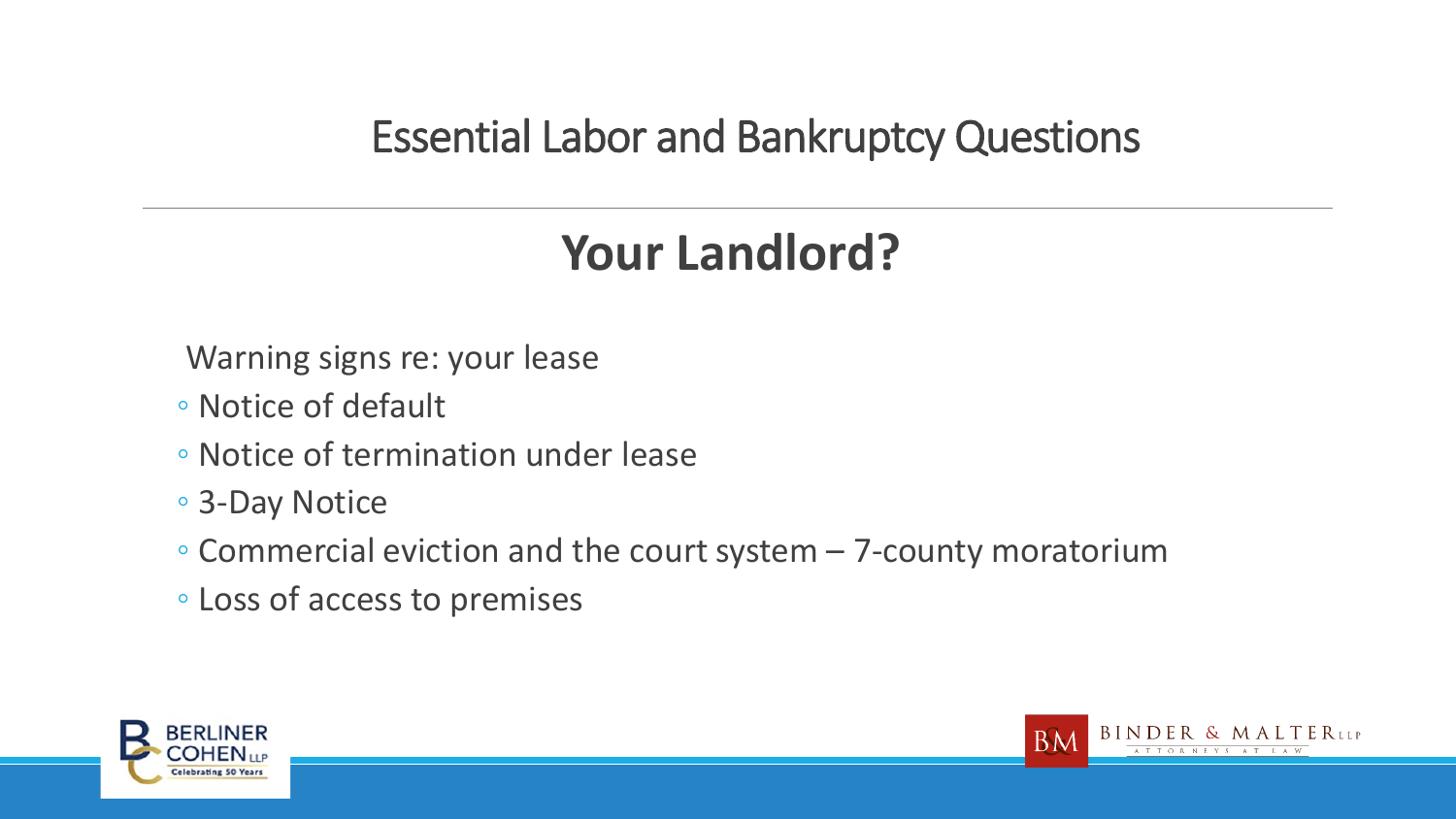# **Your Landlord?**

What about voluntary surrender of premises?

- Turnover of keys
- Acceptance by landlord is not mandatory: Cal Civ. Code 1951.4
- Property remaining on premises/holdover tenancy
- Notifying equipment lessors
- Notifying secured parties
- Notifying owners of other assets



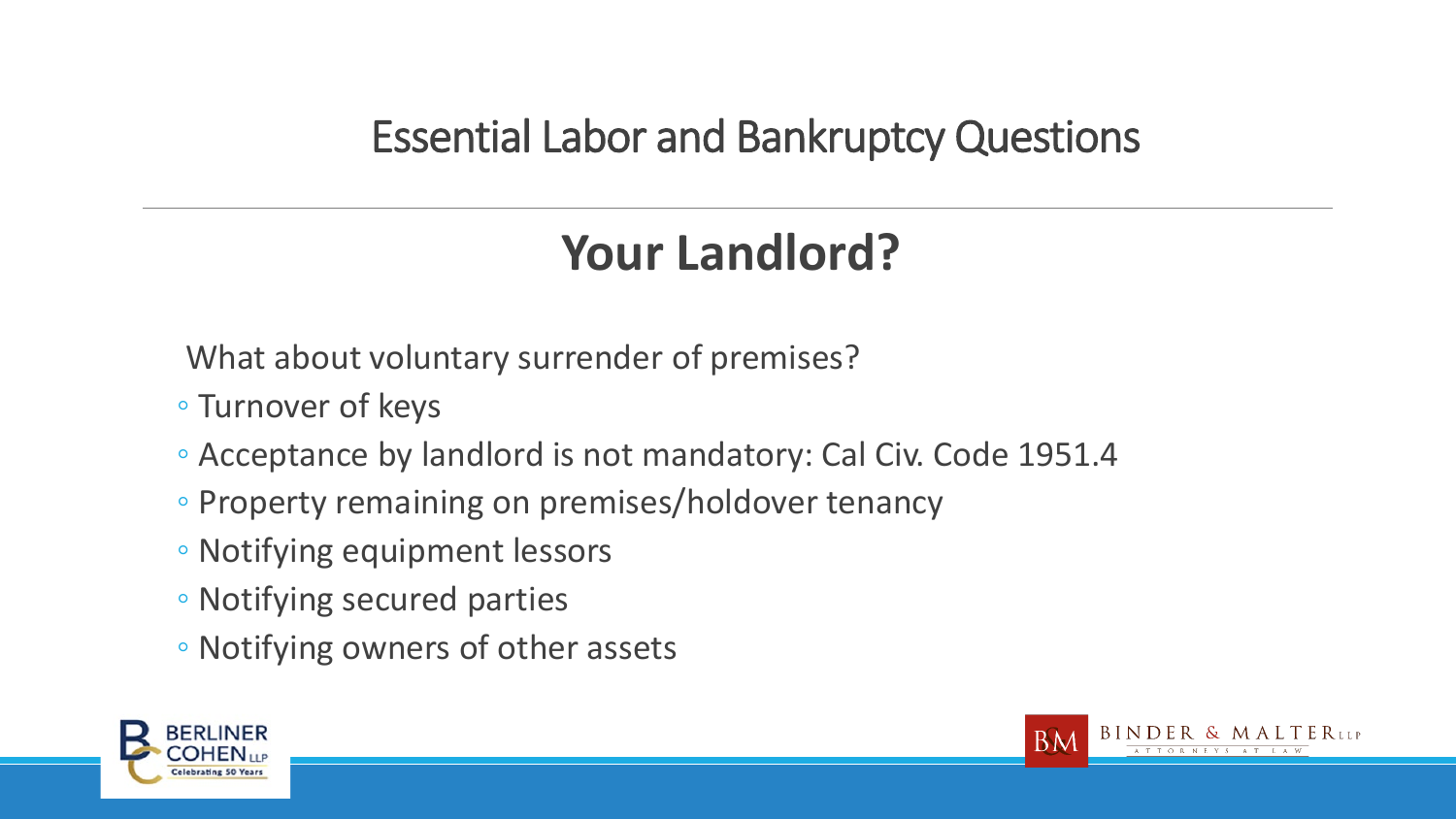# **Your Utilities?**

◦ Perishables on site - what's the removal plan

◦Internet and telephone/computer access – preserving and maintaining records



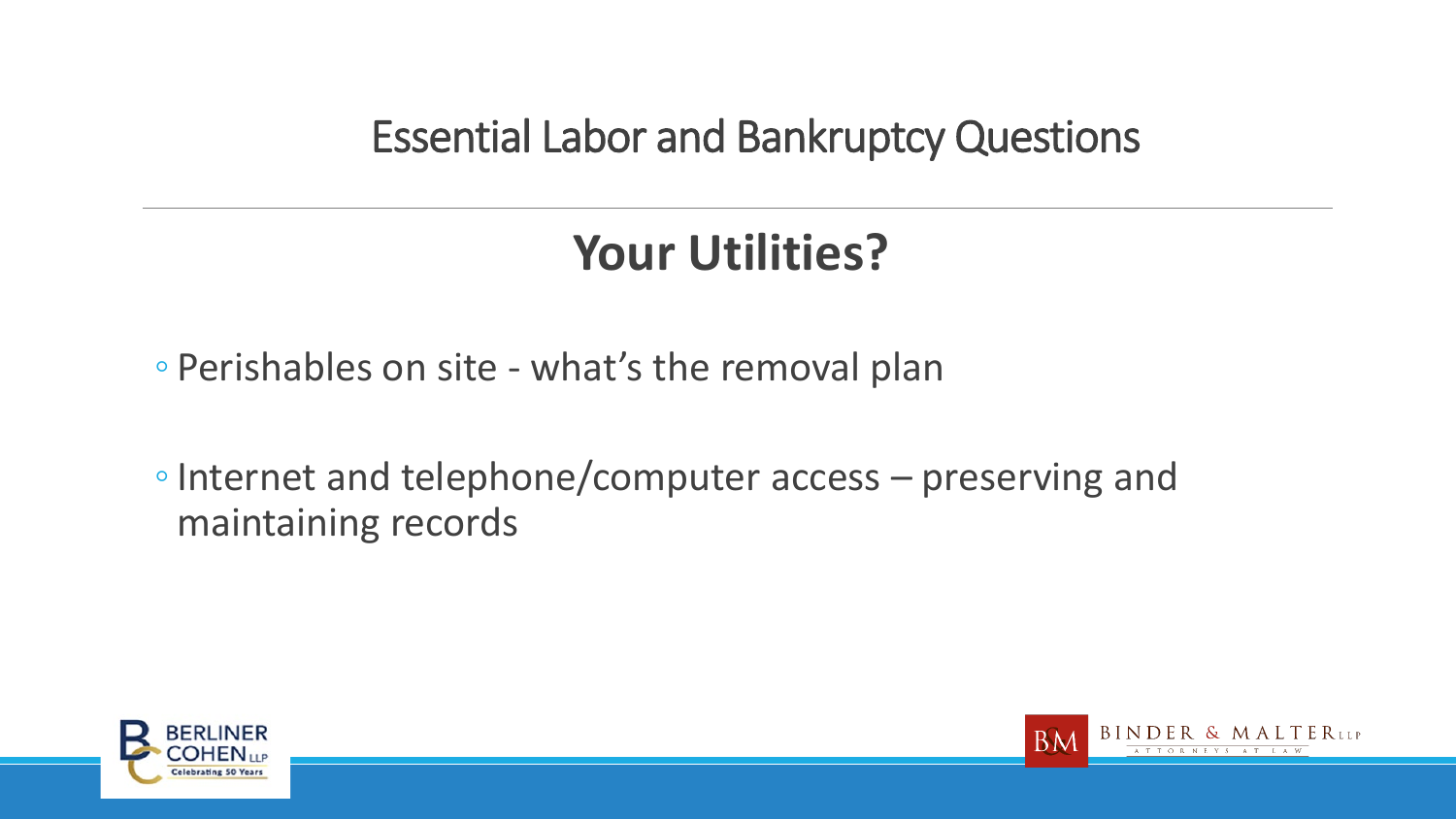# **Your Suppliers?**

◦ Personal guaranty?

◦ Reclamation claims – deliveries within 20 days?

◦ PACA liens – where have the proceeds gone?



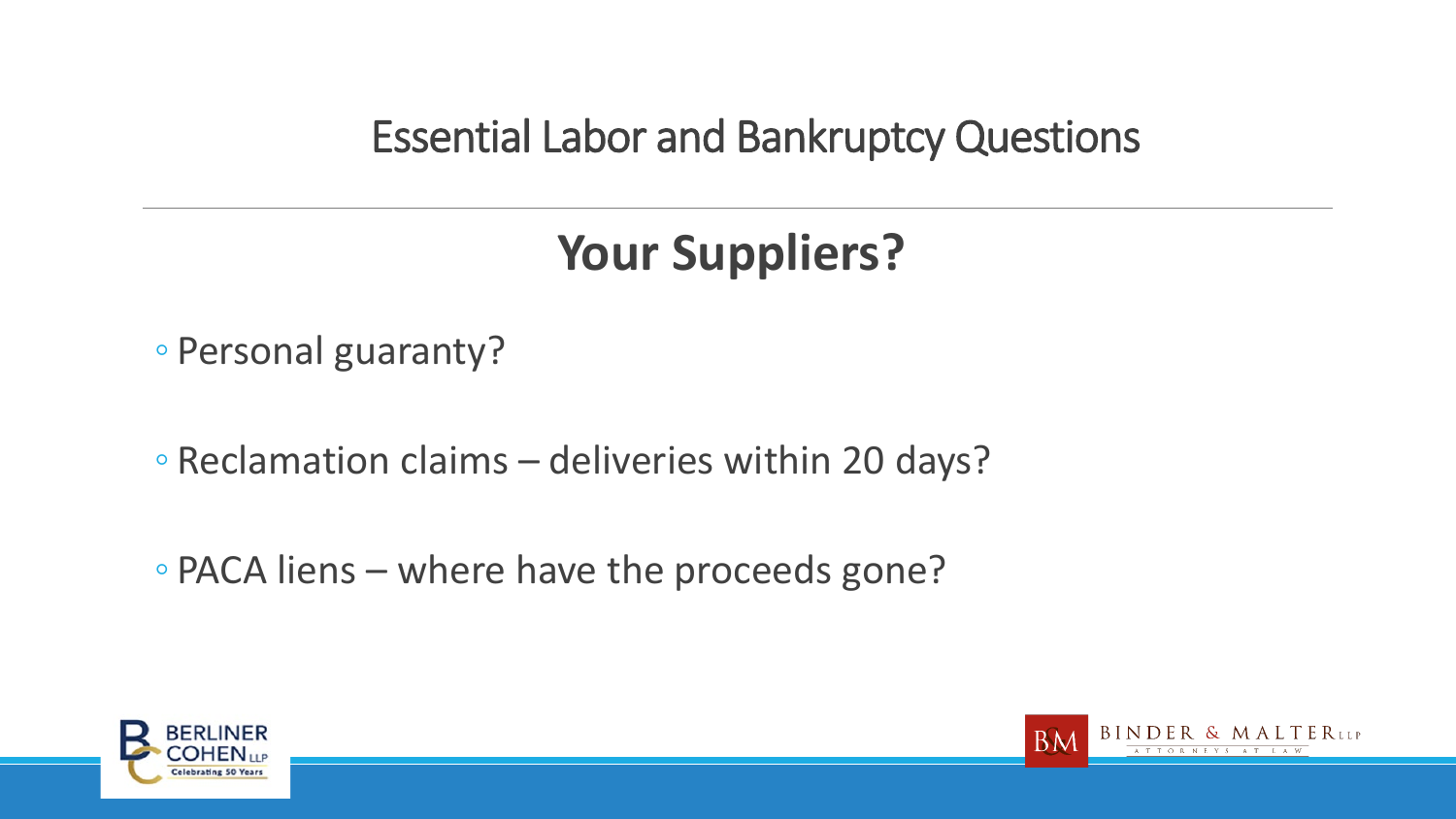# **Get your house in order**

◦ Contact critical vendors and customers

- Negotiate rent reduction or holiday with your lessor(s)
- Work with your bank toward forbearance, ensure credit lines are available if needed
- Plan for downstream bankruptcies of customers and upstream bankruptcies of suppliers and even corporate parents



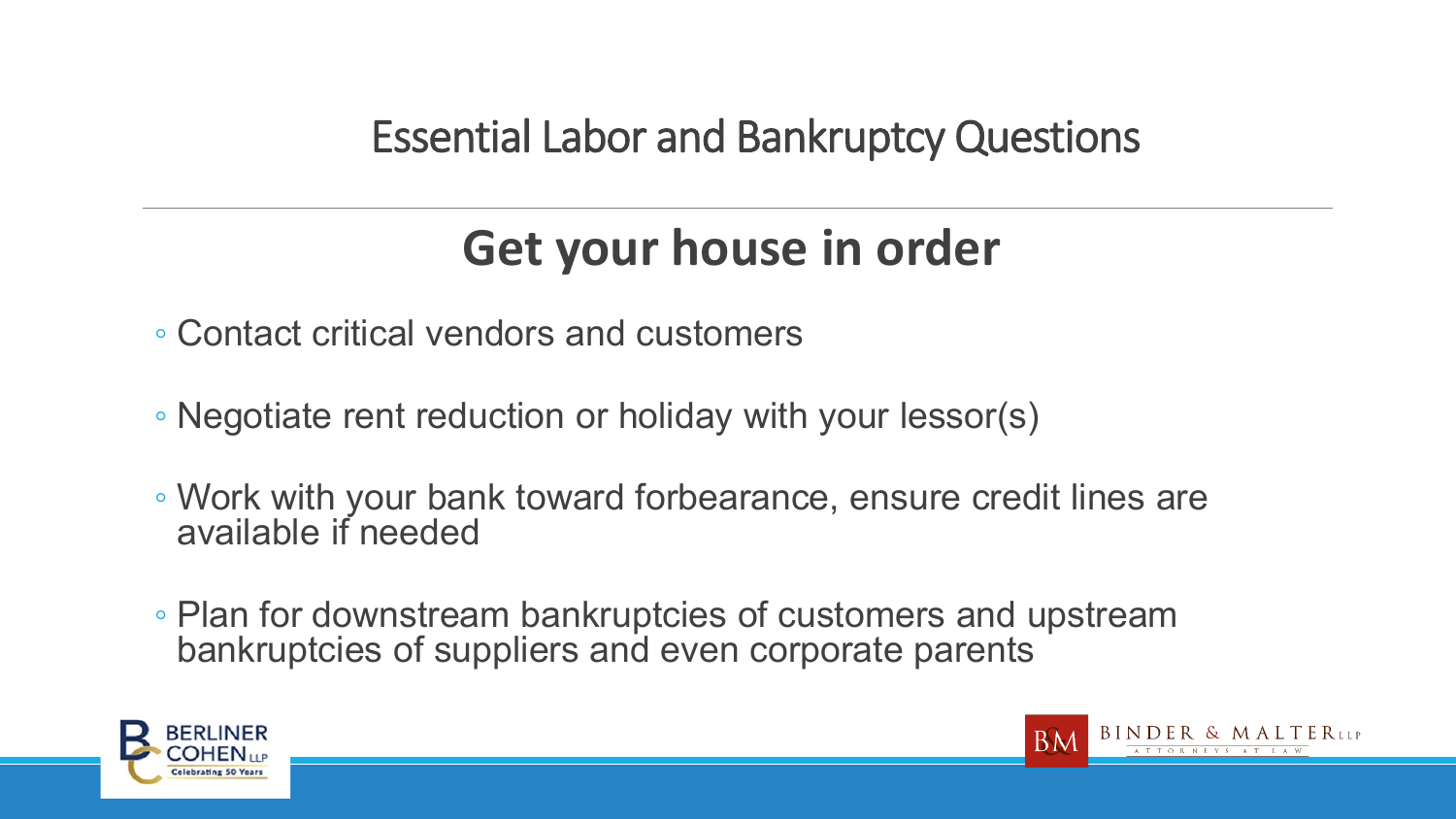# **Economic Injury Disaster Loan (EDIL)**

Low interest loans-

3.75% for profit companies; 2.75% for nonprofit companies

30 year term, up to \$2 million in amount

Expect 3-4 weeks of processing delays



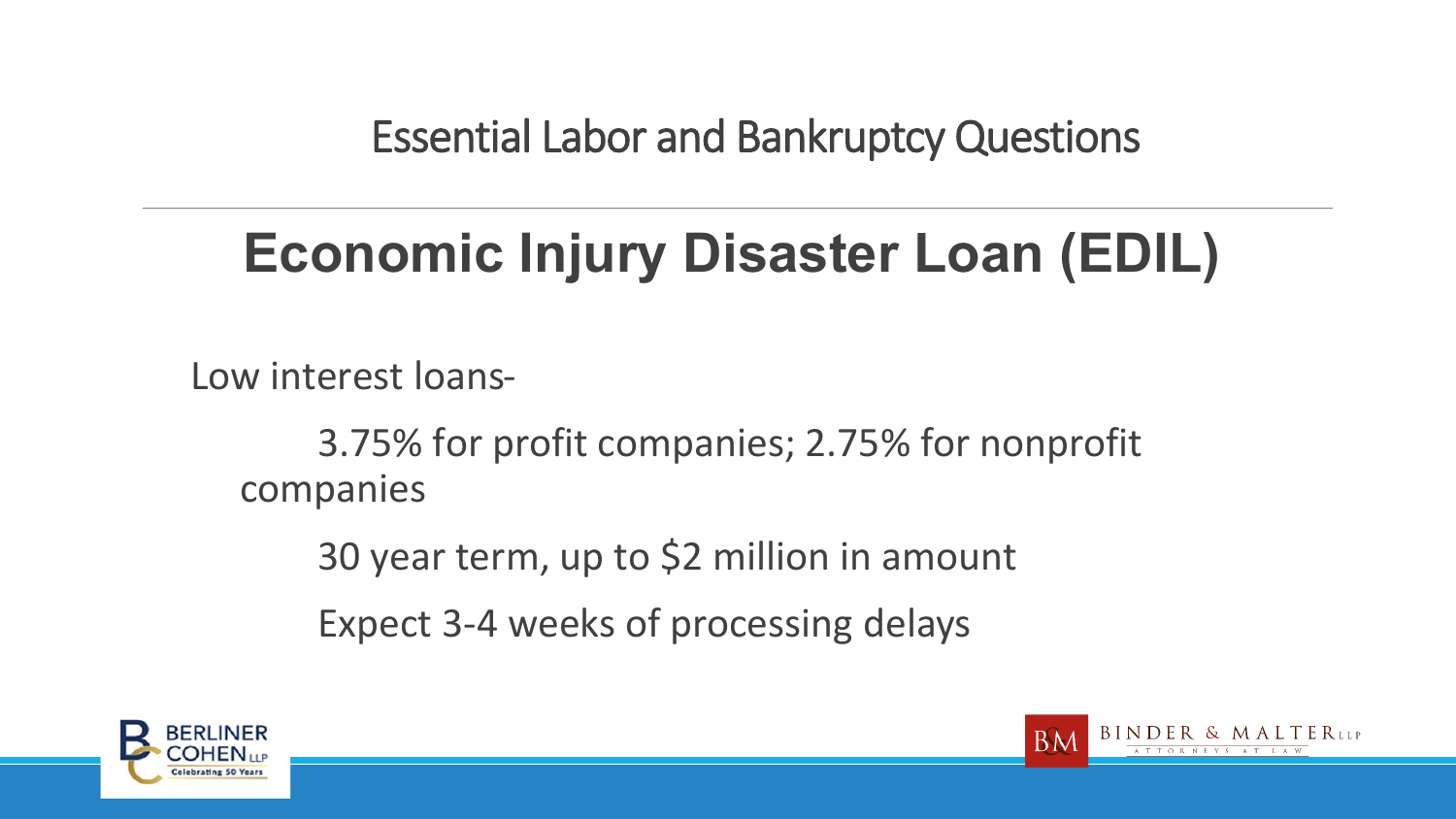#### **Economic Injury Disaster Loan (EDIL)**

Contact for SBA— SBA Link<https://covid19relief.sba.gov/#/>

#### **Key Requirements for SBA COVID19 Loan**

Applicant is a business with not more than 500 employees.

Applicant is an individual who operates under a sole proprietorship, with or without employees, or as an independent contractor.

Applicant is a cooperative with not more than 500 employees.

Applicant is an Employee Stock Ownership Plan (ESOP) with not more than 500 e'ee.

Applicant is a tribal small business concern with not more than 500 employees.

Applicant is a business, including an agricultural cooperative, aquaculture enterprise, nursery, or producer cooperative, that is small under SBA Size Standards found at [https://www.sba.gov/size-standards.](https://www.sba.gov/size-standards)

Applicant is a private non-profit organization that is a non-governmental agency or entity



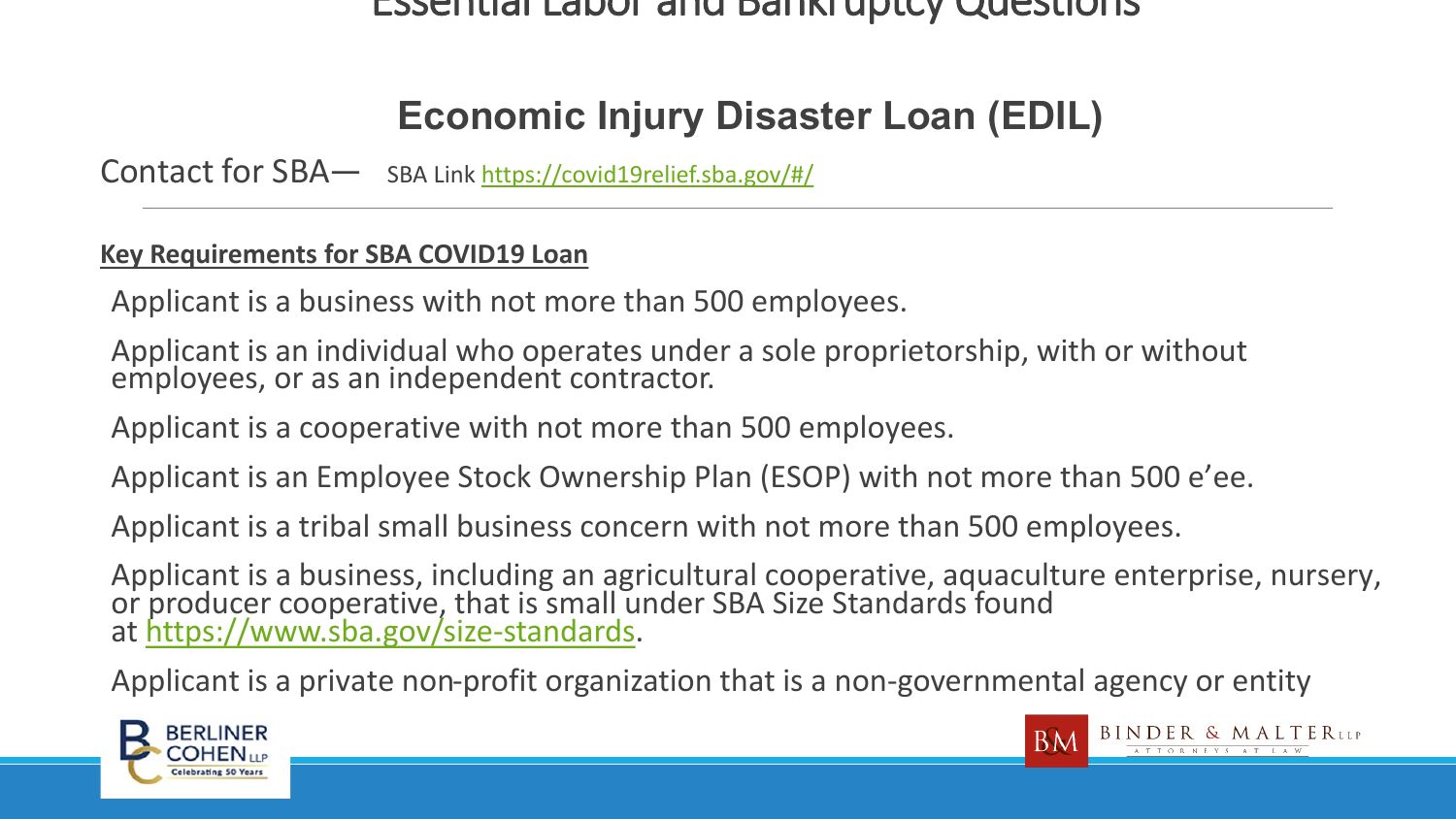# **Triggers to Some Kind of Filing**

- Collection activity that cannot be avoided
- Turnover of possession rejected
- Statute of limitations ending / preferential transfer aging to 90 days
- 3-day notice or other default cure period is expiring



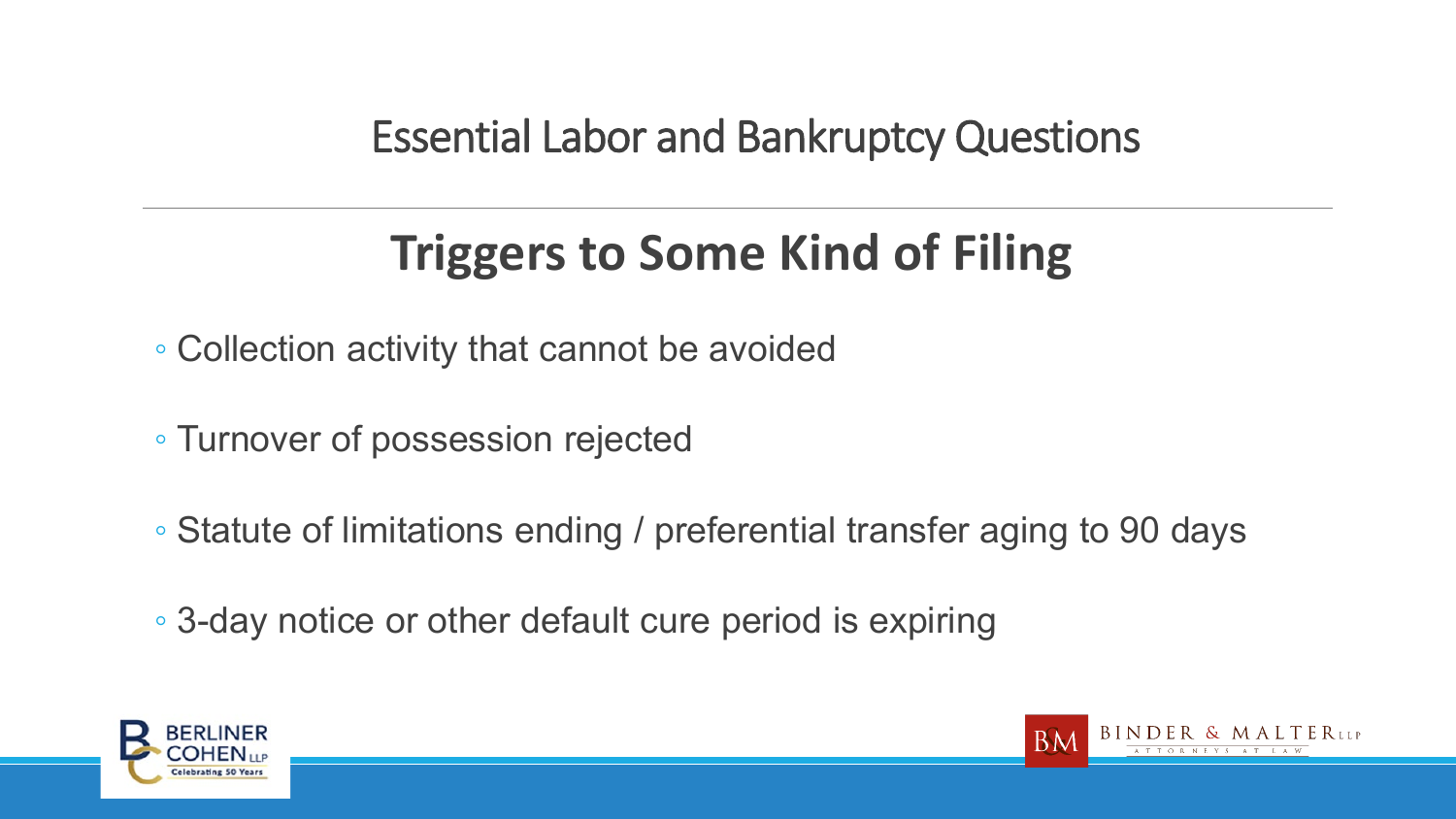# **Insolvency Proceedings**

◦ Bankruptcy

◦ Assignment for the benefit of creditors

◦ Workout or composition of creditors

◦ State law dissolution



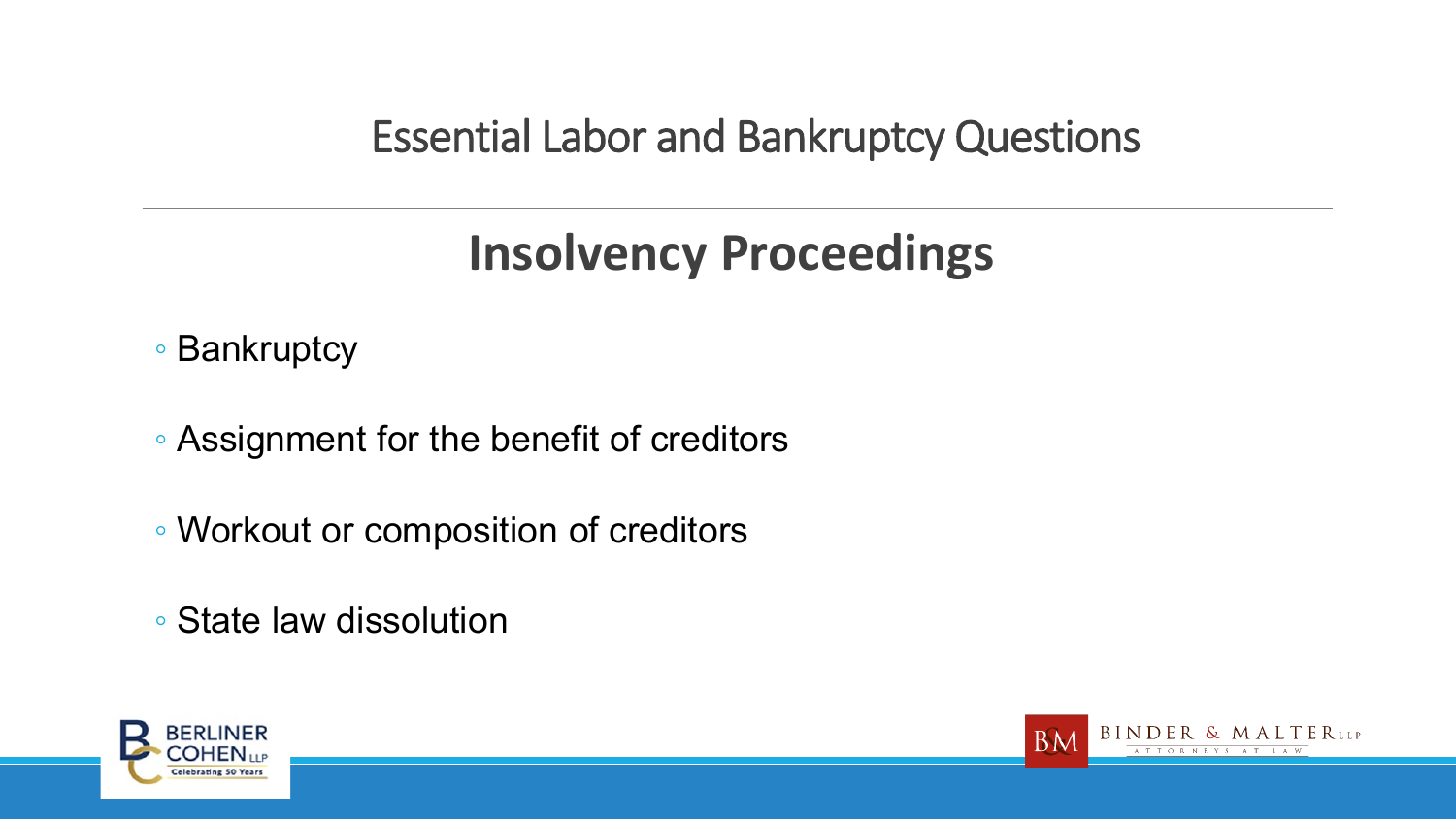# **Bankruptcy Options**

- Liquidation vs. Reorganization
- Individual, Entity, or Both?
- Differences between Chapter 7, Chapter 9, Chapter 11, Chapter 12 and Chapter 13
- New Subchapter V



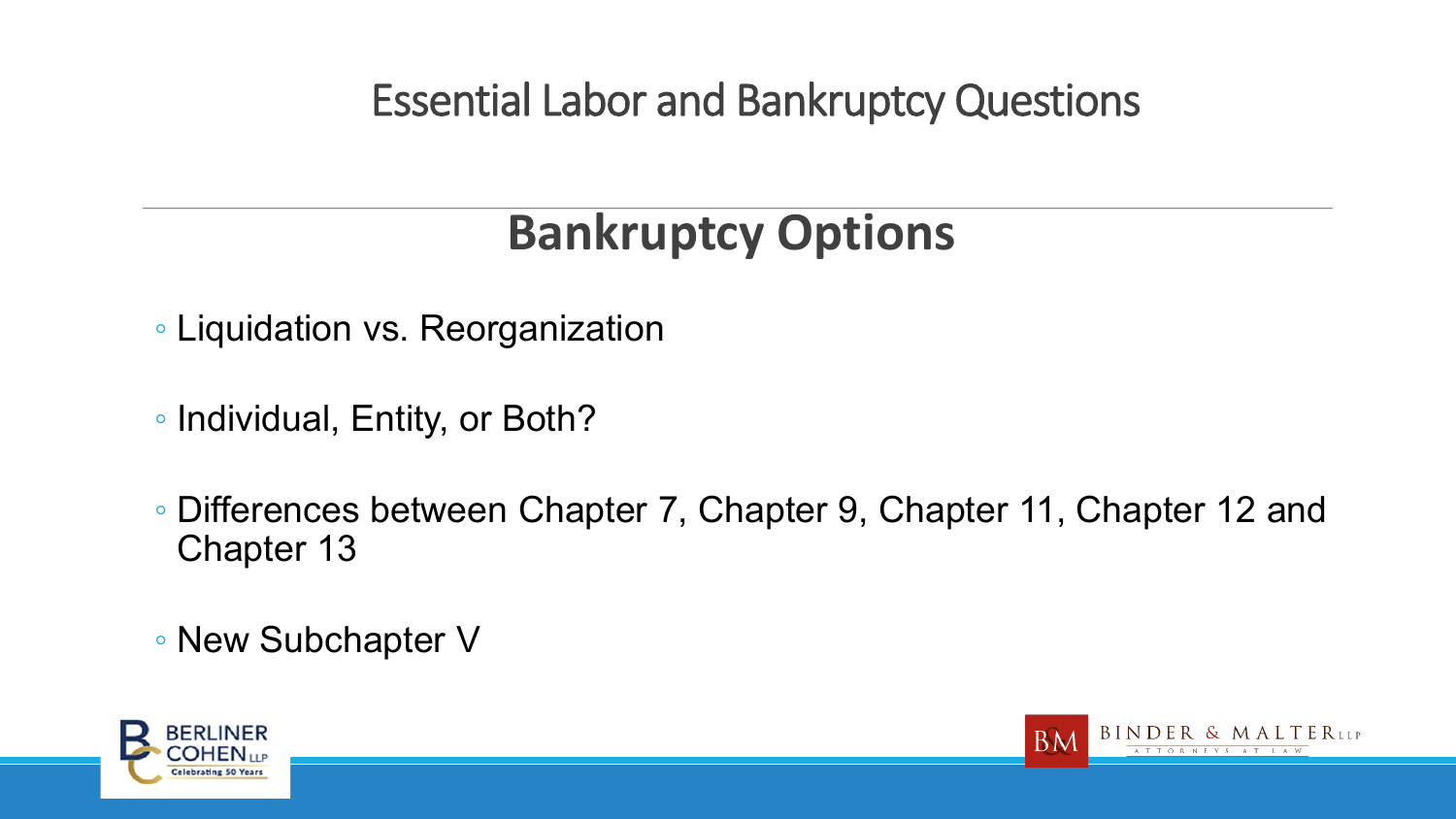# **Tools Within the Bankruptcy Code**

- The breathing spell: automatic stay of collection and litigation
- 120 days to assume, extendable to 180 days, more with lessor consent
- Prompt cure up to 2 years to cure lease default?
- Sale of assets subject to lien, maximize value vs. Ch.7 auction
- Restructure secured and unsecured debt
	- Revise rate, term, stip off liens, pay at percentage on the dollar
- Corporate and individual discharge
- Complications of franchise in bankruptcy consent needed



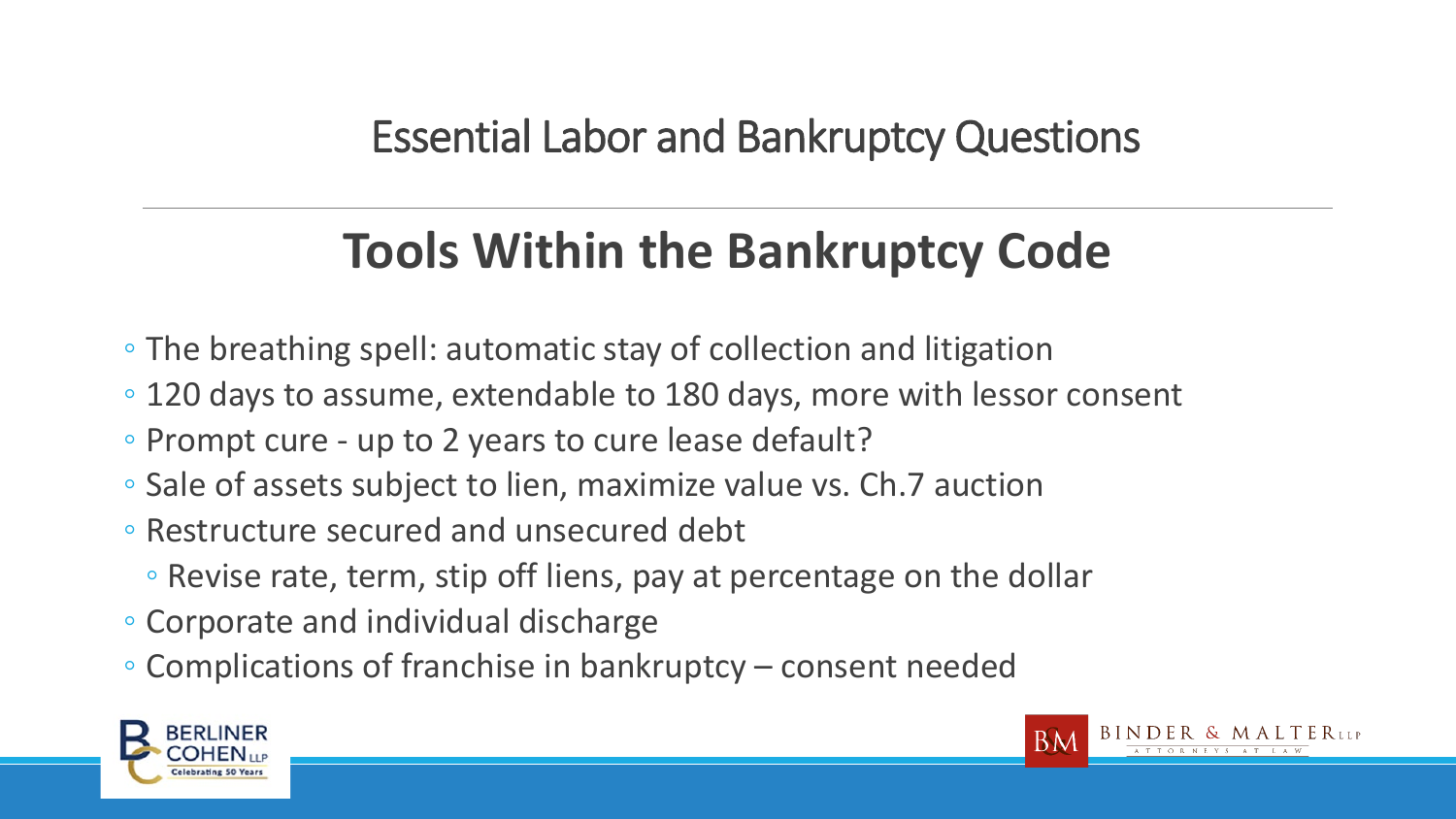# **Tools Within the Bankruptcy Code**

- "Reject" leases and other executory contracts
- Limitation on damages of 11 U.S.C. section 502(b)(6):
	- One year of rent under the lease
	- Or 15% of three years, whichever is greater
	- Plus accrued rent up to date landlord accepts possession
	- Applies to guarantors of commercial leases as well.



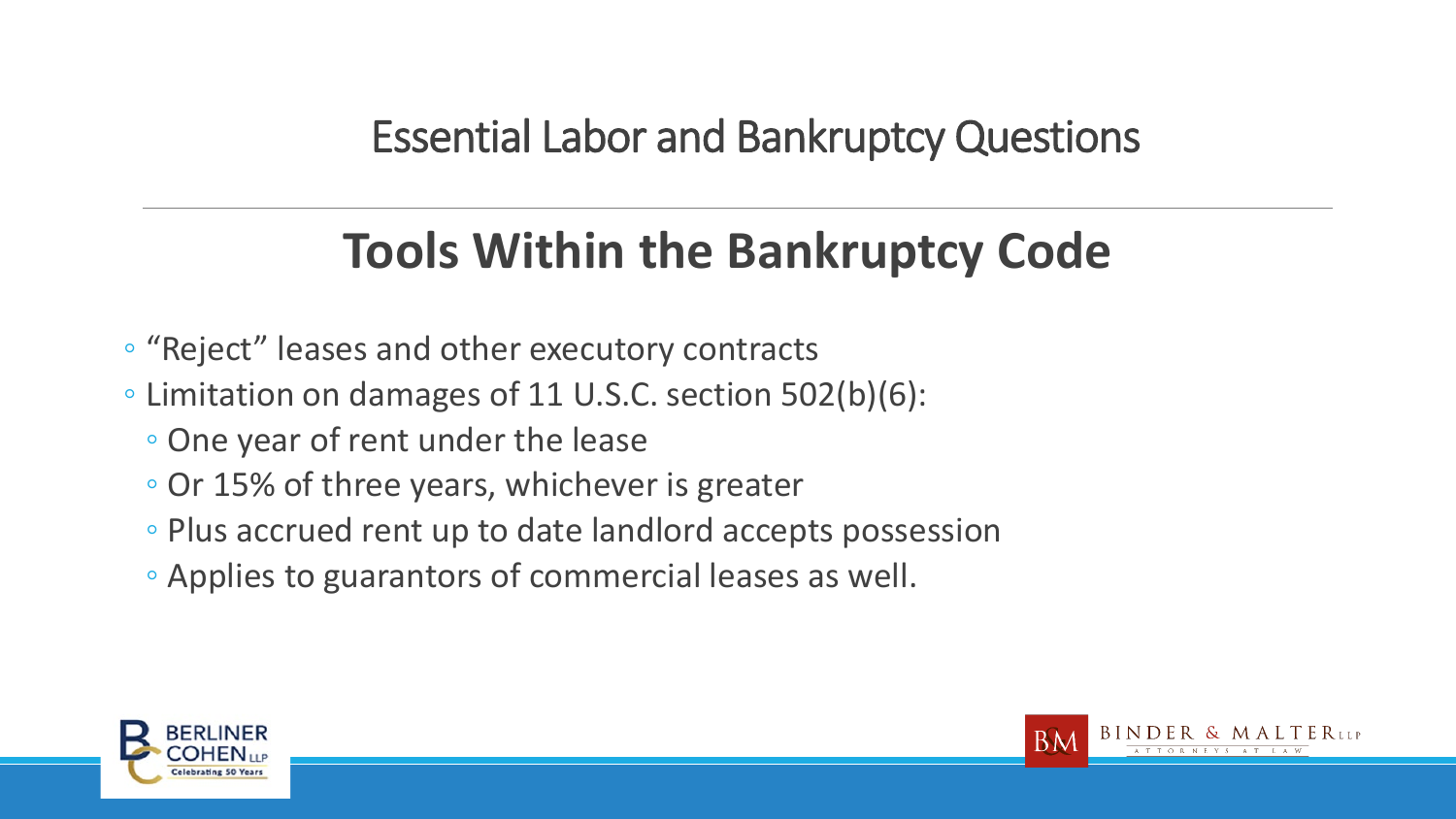# **Small Business Reorganization Act of 2019**

- Origin of the SBRA
- CARES Act increases debt limit to \$7.5 million non-contingent and liquidated for one year
- All the benefits of Chapter 11; lower expense, faster approval
- No impaired accepting class is needed
- No absolute priority rule; just pay disposable net income for 3-5 years
- Allows for controlled liquidation as well, waiver of discharge



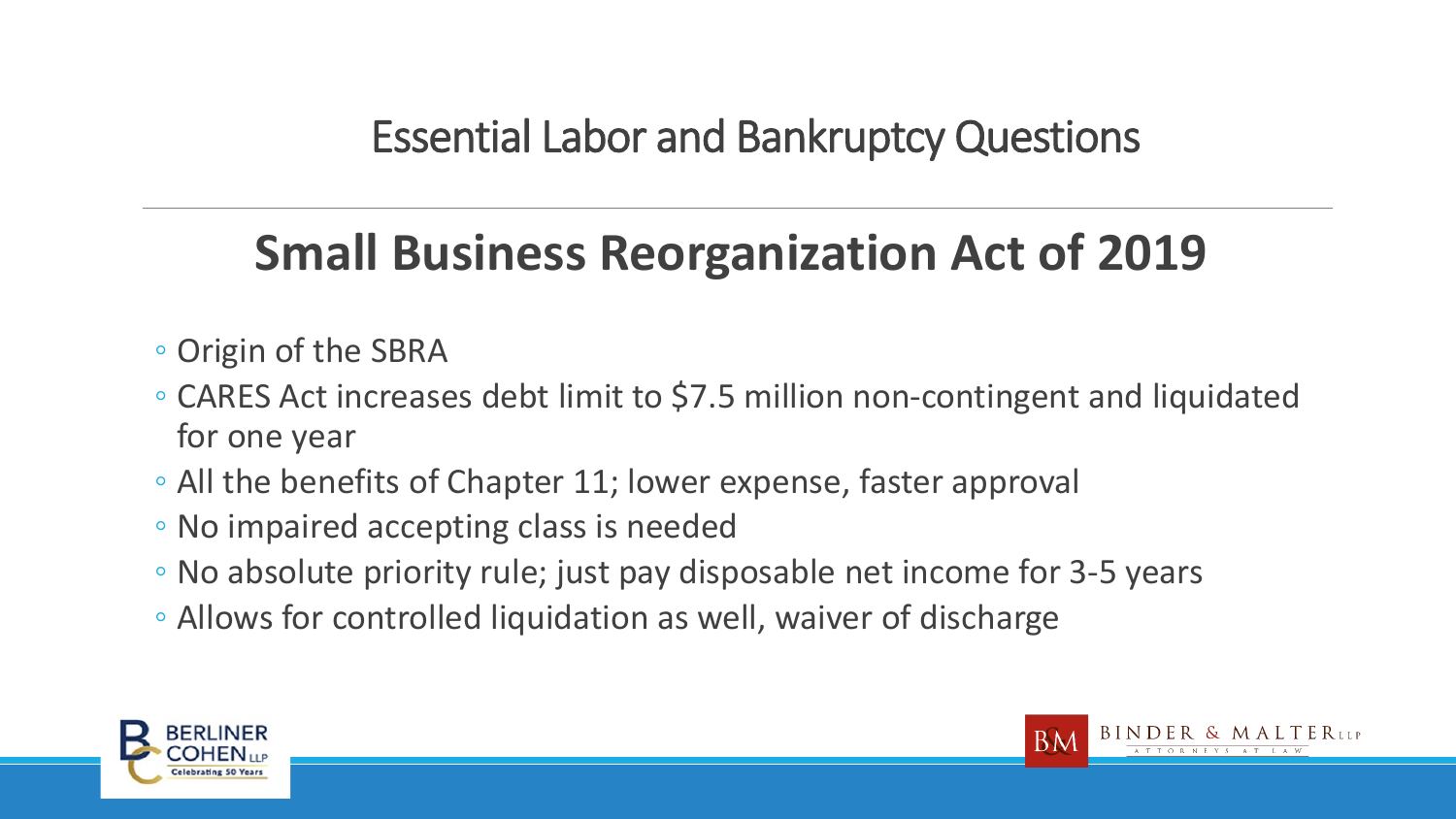## **Small Business Reorganization Act of 2019**

Timeline for a Subchapter V case

- Petition
- The Subchapter V trustee who they are and what they do
- IDI and 341 meeting
- 60-day Status Conference with the court
- 90-day plan filing deadline
- Confirmation of a plan and the effective date
- Case closing consensual vs. non-consensual



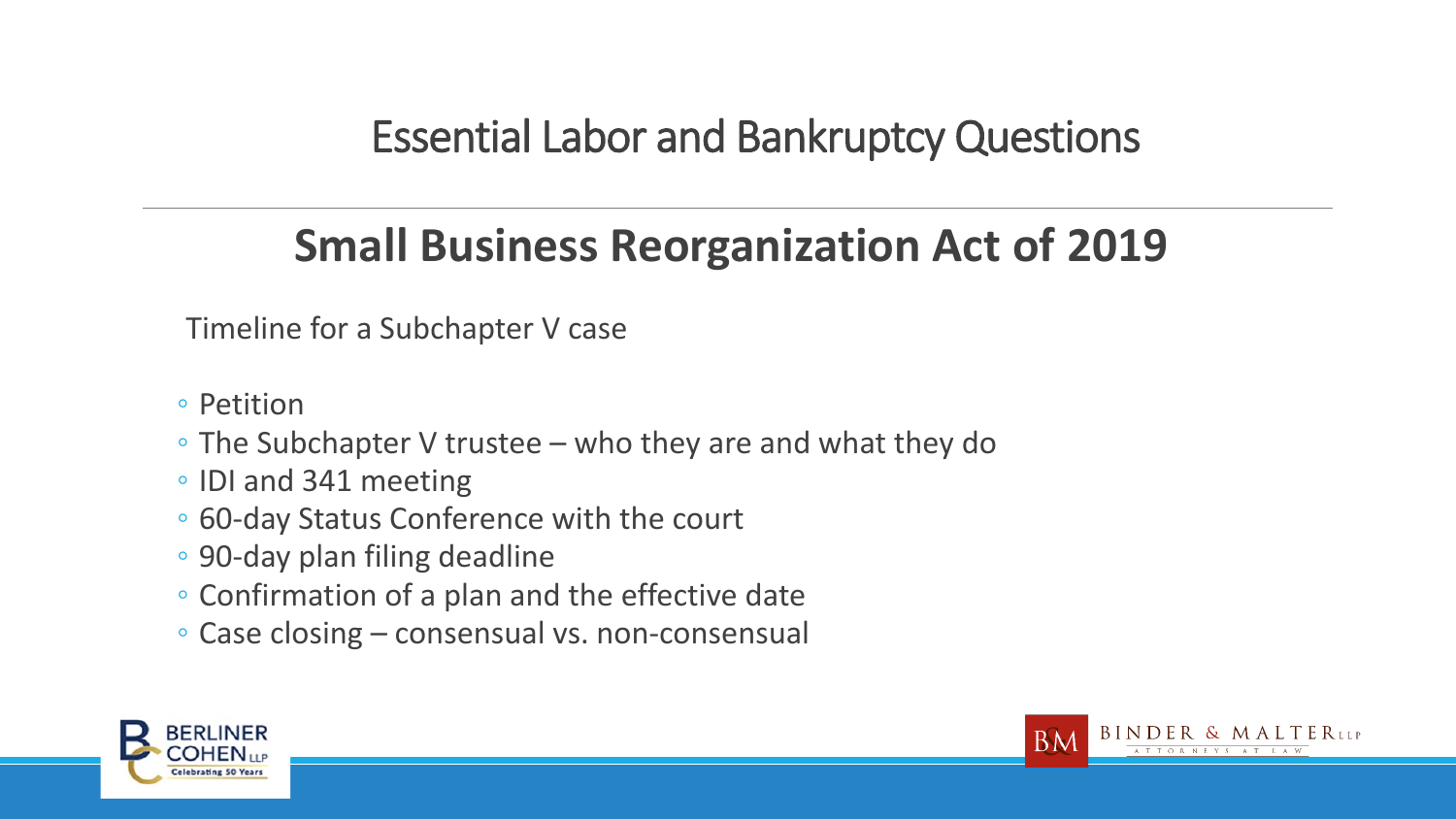# **AUDIENCE QUESTIONS**

Via WebEx Chat





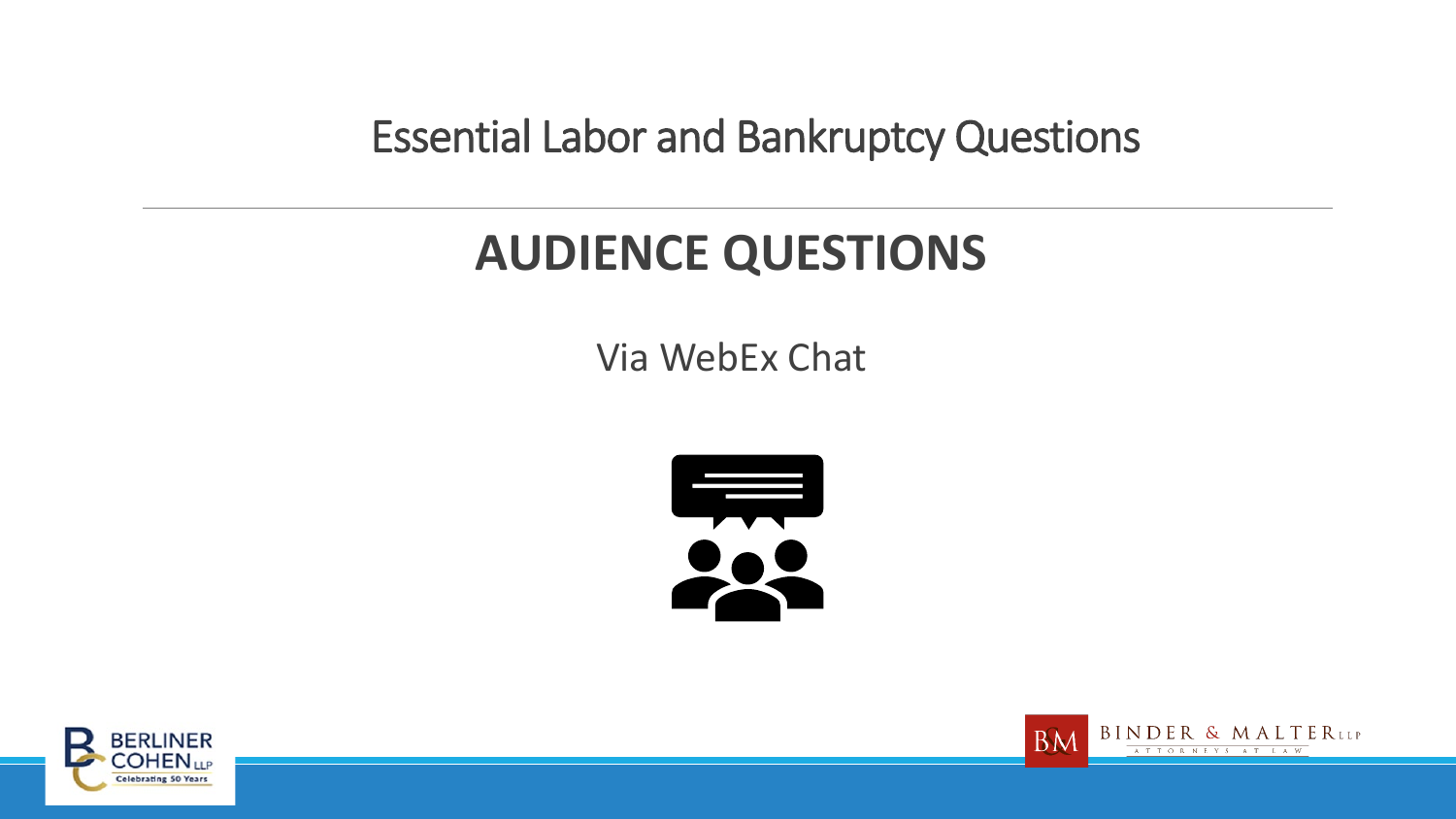### **MORE QUESTIONS?**

**Christine H. Long, Esq. Berliner Cohen, LLP San Jose, Modesto, Merced (408) 286-5800, x 2516 [Christine.Long@Berliner.com](mailto:Christine.Long@Berliner.com)**

**Binder & Malter, LLP Santa Clara, California Office: (408) 295-1700 x 19 Cell: (408) 569-3384 [rob@bindermalter.com](mailto:rob@bindermalter.com)**



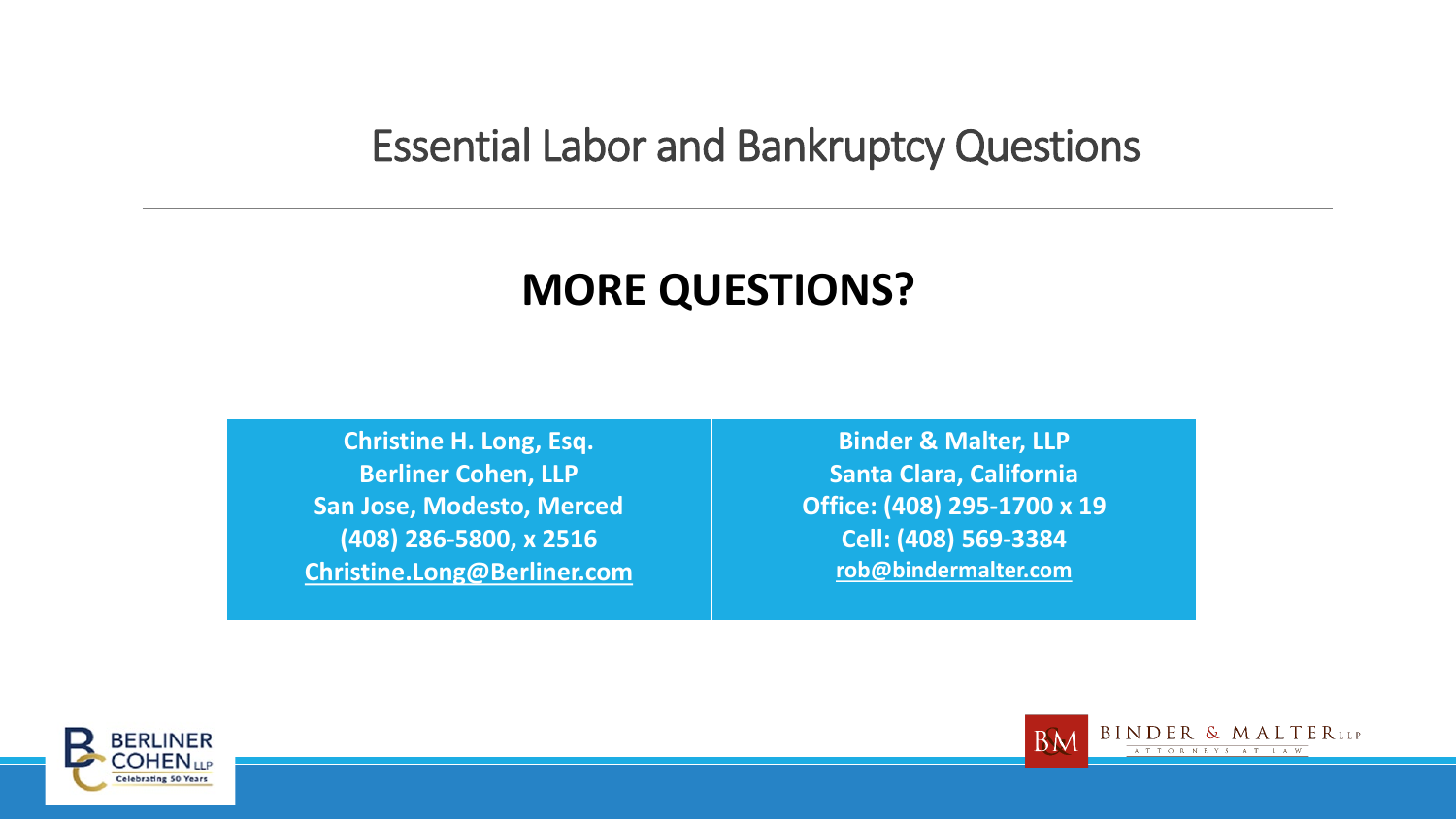# Speaker Biographies

Christine H. Long / [Christine.long@berliner.com](mailto:Christine.long@berliner.com) / Office: (408) 286-5800 x 2516

Ms. Long maintains a diverse litigation practice in employment, hospitality, business litigation and real estate. Ms. Long is the Chair of the Employment Law Practice Group and Hospitality Practice Group. Ms. Long's employment and hospitality litigation practice includes handling wage and hour claims and lawsuits, claims of employment discrimination, ADA compliance, wrongful termination, and breach of employment contract cases. She has experience with class action litigation including taking<br>matters through trial, as well as handling FLSA and EEOC investigations and ADA Compliance. In addition to her litigation practice, Ms. Long counsels clients on all aspects of employment, including complaints made to and investigations initiated by the Department of Fair Employment and Housing, Labor Commissioner, and the EEOC on matters relating to employment including compensation issues, mandatory leaves of absence, reasonable accommodations, and reductions-in-force for individuals, companies and local government. Ms. Long regularly speaks to individuals in the<br>hospitality, automotive, agricultural, technology and manufacturing industries on all matters relating to their business operations including partnership disagreements and dissolutions, partition actions, commercial landlord/tenant suits, easement and boundary claims, and development agreements. <https://www.berliner.com/professionals/christine-h-long>